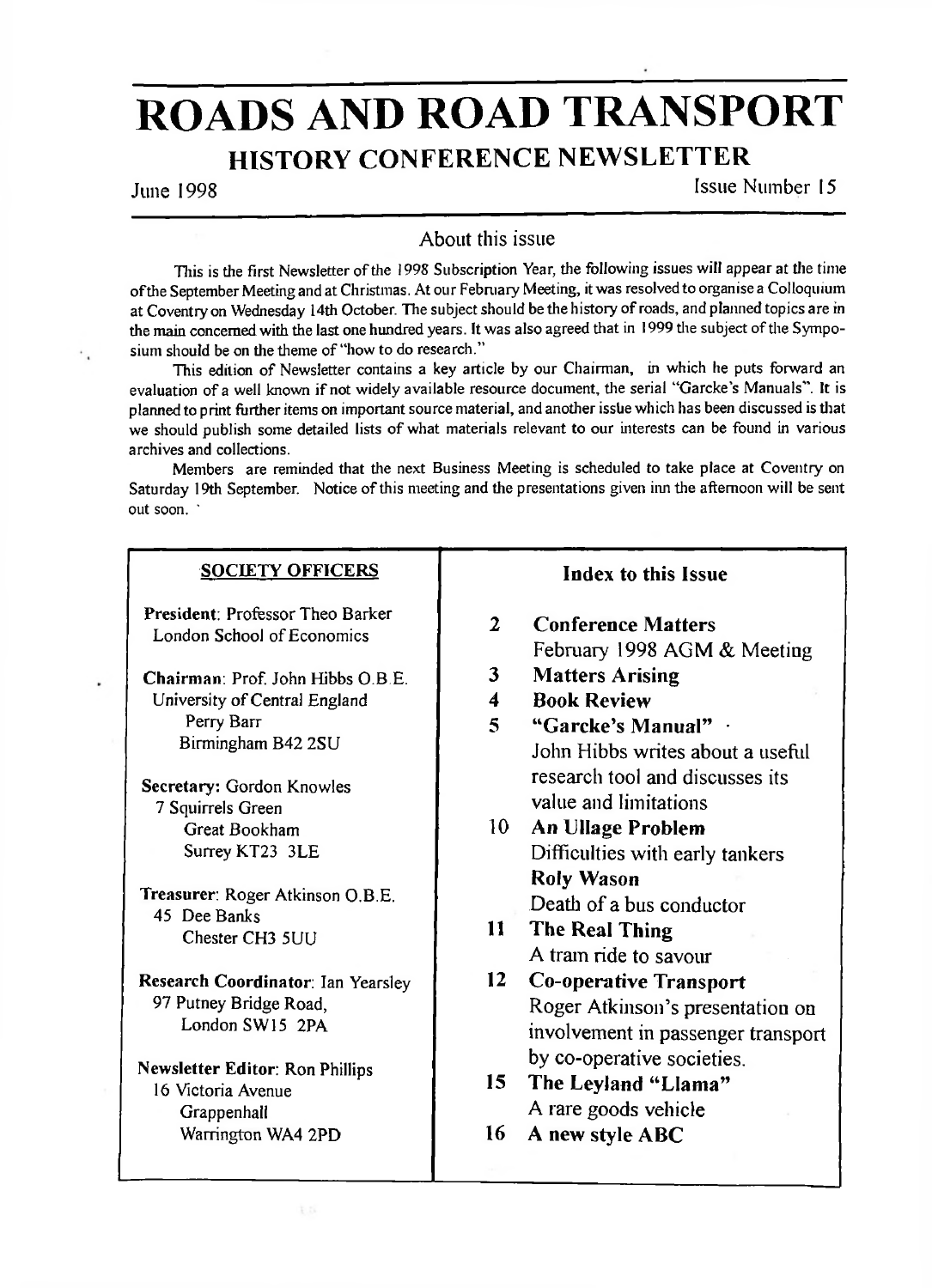## **CONFERENCE MATTERS**

Chairman, Professor John Hibbs. After the business pleasure that CIT<br>of reading apologies for absence and the approval of *Proceedings*. of reading apologies for absence and the approval of *Proceedings.*<br>the minutes from the previous AGM there was the **There next followed reports on the Society's** published papers being made available by the Omni-<br>bus Society. The Chairman reported upon the threat<br>The Hon Editor, apologised for the "blip" in the regubus Society. The Chairman reported upon the threat of dispersal of the collection of historic journals held larity of publication of the Newsletter during 1997, by the Chartered Institute of Transport. He himself and said that issue no.14, distributed at the AGM, by the Chartered Institute of Transport. He himself and said that issue no. 14, distributed at the AGM, had challenged this decision and later chaired a small was in fact in respect of last year, and that the next had challenged this decision and later chaired a small was in fact in respect of last year, and that the next sub-committee of five (all Members of this Confer-<br>three issues would follow during 1998. The Hon, sub-committee of five (all Members of this Confer-<br>ence) to advise the CIT, and he was pleased to say. Research Co-ordinator likened his role to that of the ence) to advise the CIT, and he was pleased to say Research Co-ordinator likened his role to that of the that of the that the reccomendations made by the sub-committee man who appears to be doing nothing but is always that the reccomendations made by the sub-committee had all been accepted. As a result, full collections of periodicals such as *Bus* & *Coach*. *Commercial Mo*- a number of tasks, if not in the name of the Confer-<br>*Ior, Modern Transport* etc. would remain available ence, at least in the service of all those interested in *tor. Modern Transport* etc. would remain available at the CIT in Portland Place, which, it was agreed by the serious study of transport. the meeting, was a most convenient location for researchers. Other documents would be placed in other election of officers. The Hon. Secretary had for some more appropriate archives, on the condition that they time expressed a desire to resign from office, but now remain accessible, and be returned to the CIT in event said that he was prepared to stand for re-election, as of closure of such archives.

of the preservation of documentation concerning rail willing to continue to help with organising symposia<br>privatisation, pointing out that such as the Public and colloquia. Gordon, in fact, was already "in situ", privatisation, pointing out that such as the Public Record Office had by no means an adequate stock of and those present confirmed the re-election of all such material. Other members agreed, and it was felt officers by a show of hands. L.Gordon Reed and that official directives concerning the deposit of some Grahame Boyes expressed thanks to all the officers documents had not been stong enough.

The report on the current membership was made by the Secretary, who welcomed the Road Locomotive Society as a New Corporate Member, meeting was then drawn to a close. John Dunabin commented on the average age of the Associate Members present, but after some lighthearted discussion, it was felt that there was plenty of life left in the membership.lt was pointed out that, in because they have more time in later life to study the broader aspects of their specialism. This point was succinctly endorsed by Richard Storey, and others agreed that the conference membership is a well of the list in competition with a version at present being<br>erudition. However some concern was expressed that worked at by the Omnibus Society (see also page 9) erudition. However, some concern was expressed that worked at by the Omnibus Society.(see also page 9)<br>transport as an academic subject was not thriving at Richard Storey reported on behalf of the worktransport as an academic subject was not thriving at present, and that an improvement is needed to the ing party charged with the task of compiling a Com-

relationship between industry and the academic world<br>to help restore the subject to its proper place.

Discussion now turned to whether the question of resources and how best to use them should be a<br>AGM 1998 subject for a future symposium. It was also suggested subject for a future symposium. It was also suggested that the R&RTHC might publish a list of archives The 1998 Annual General Meeting, held at the with transport related material. It was agreed that we<br>up of British Road Transport on February 14th. should publish Garry Turvey's address from our 1997 Museum ofBritish Road Transport on February **14th,** should publish Garry Turvey's address from our 1997 1998 was opened with words of welcome from the Symposium in the Newsletter, and it was noted with 1998 left was noted with  $CIT$ 

the minutes from the previous AGM, there was the There next followed reports on the Society's<br>discussion of a number of topics. There was no Accounts by the Hon. Treasurer, who wished to place discussion of a number of topics.There was no **Accounts bythe Hon.** Treasurer, **whowished**to place progress to report on the question of a list of all O.S. on record our thanks to the Museum of British Road<br>published papers being made available by the Omni-<br>Transport for their willingness to host our meetings. there in case of emergency. In fact he had undertaken

Gordon Mustoe had agreed to undertake to act as a At this point **Grahame** Boyes raised the issue minute secretary at meetings, and Corinne Mulley was The AGM concluded with the business of the of the Conference from the floor.

> Items of other business (recorded under the "Matters Arising" heading below) followed, and the

## 13th BUSINESS MEETING

general, associate members join R&RTHC after years AGM. The Hon. Secretary reported that after a total of membership of more specialised societies ( many halt, work on the Smithies' List of Bus Operators of which are Corporate Members of the Conference) had now resumed. It was made clear to the meeting<br>hecause they have more time in later life to study the that the work in hand was to enable the list as it stood to be re-sorted (in company number order)as a tool for rersearch, and it was not the intention to publish<br>the list in competition with a version at present being This Meeting followed immediately after the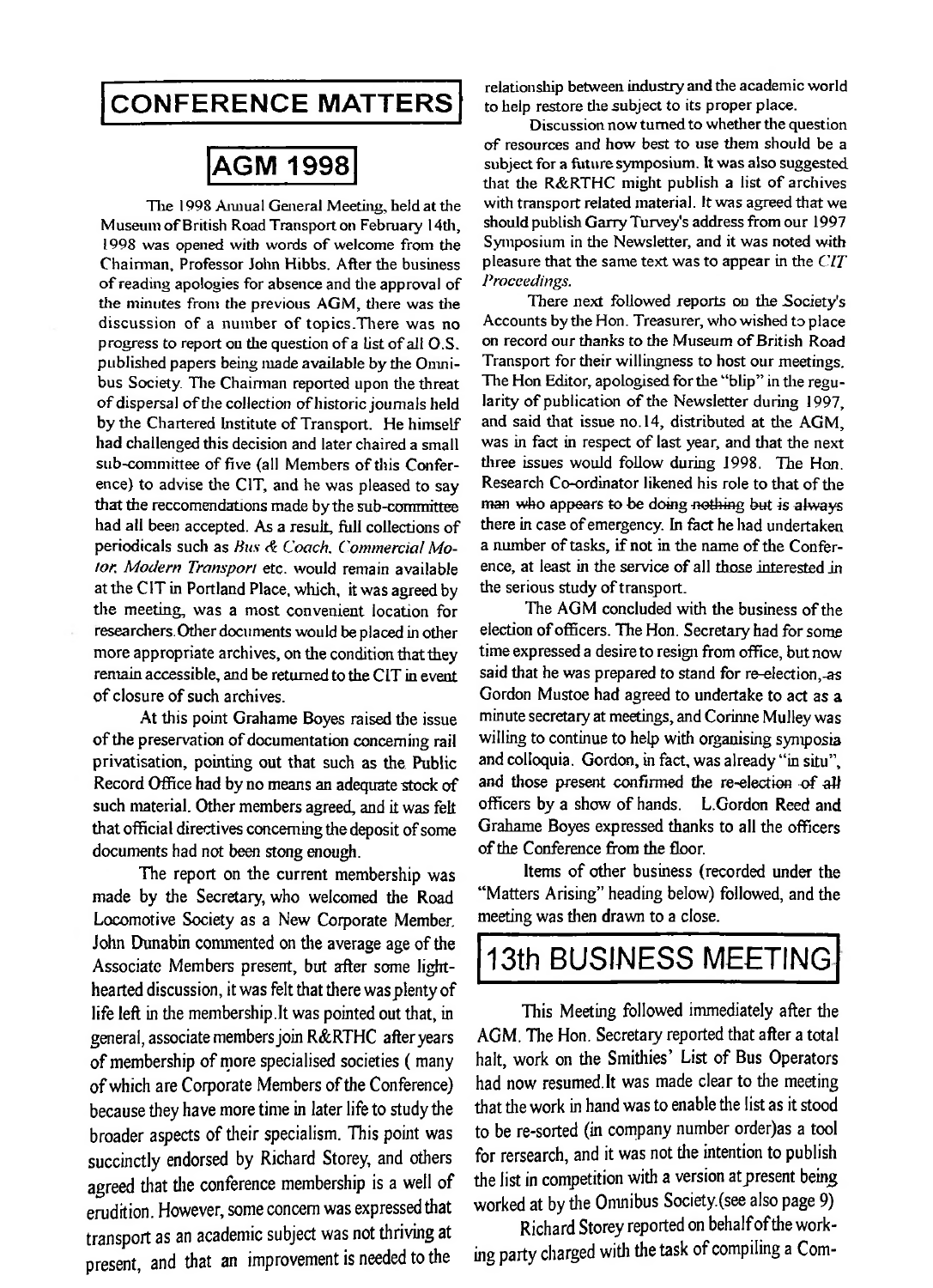panion to Road Freight Transport, in the absence of the chairman of that group, Professor John Armstrong. Work was going ahead simultaneously on three fronts: finding a publisher, finding a sponsor/sponsors, and finding suitable authors. Conclusions and comparisons were being formed with the recently published Oxford Companion to Railway History. Further meetings were planned at the Modem Records Centre of Warwick University.

The Chairman spoke on the subject of the 1997 Symposium, regretting the untimely but unavoidable interruption to the proceedings, but describing the event as a success. It was intended that the three papers given be published in the Newsletter

٠.

Conference now discussed possible subjects for a Colloquium in 1998 and a Symposium in 1999. It was decided that the Colloquium, in view of the fact that most members who attended meetings were not in full time employment, might be held on a day other than a Saturday, and a provisional date was set for Wednesday 14th October, at Coventry. The subject would be that of the first word in our title...Roads.... and would address matters such asturnpikes, the Road Fund etc.(Nothing as recent as Motorways, although it was revealed that the original layout of the network was known as the 'Tea Room Plan", having been first displayed to civil servants on the tea room wall.)

Peter Jacques pointed out that the Kithead Archive held important documents on both turnpikes and the Road Fund.

Further details of the Symposium to be held in 1999 would be announced by the Chairman at tine September Business Meeting. In the meantime, he would welcome any suggestions for subjects to be touched upon at the Colloquium. A date for the next Business Meeting was discussed, and it was agreed that it be held on Saturday 19th September, once again at the Museum of British Road Transport, Coventry.This concluded the formal business, and members now took a lunch break.

The afternoon session contained three presentations by member. These were by Derek Jones, on the subject of Local Authority licensing of passenger vehicles, by Ian Yearsley who spoke on aspects of early horse tramway operation, and by Roger Atkinson, whose subject was the involvement of the Co-operative movement in public transport. All three presentations will appear in the Newsletter in due course. Derek and Roger were both speaking on a subject that theywere working on, and both were seeking more information. Such information was indeed offered, and the versions of their words in Newsletter will contain the new data. The afternoon's proceedings were both enjoyable and informative, and rounded off a most fruitful business Meeting.

# Matters Arising....

The following topics were raised at the two meetings rcorded above, and will form the subject of items to be published in this or a subsequent Newsletter.

Charles E. Lee. Ian Yearsley pointed out that in a recent number of *The Railway Magazine* it seemed that Mr. Lee and his work were unknown. It had been pointed out to the RM that this was not the case. It was also suggested that Charles E. Lee should have an entry in the Dictionary of National Biography

C.R.Wason. John Dunabin commented upon the fact that the author of a book he had reviewed in Newsletter no. 14, C.R.Wason, had recently died, and thought it appropriate, bearing in mind the career of our Chairman, that he supply some notes on Mr. Wason's career. Mr. Wason, it seems, left an academic career to become a bus driver! *(See page 10)*

Bus Stations. It was revealed that several airthors of works on architecture were seeking to record British bus stations. It was thought that the first bus station was at Heswall, and the first covered bus station was at Workington. There was thought to be scope for further study on this topic.

"National" photographic archives. Several recent advertisements requesting donations of negatives or prints to a "national" archive were thought to be of a dubious nature. Those present concluded that any such idea was impractical in any case.

Corporate Members. It was pointed out at the Meeting that the Newsletter may be used freely to advertise the events, publications etc. arranged by any of our Corporate Members.

The Country Bus. We are equally happy to advertise outsider's events, publications etc. if these are felt to be of interest to our membership. The Market Harborough Museum is currently holding an exhibition entitled "The Country Bus", which will continue until April 1998. Several members have visited this display, and found it of great interest.

> **40 Years of the** *"Atlantean "* **VEHICLE RALLY at B.C.V.M., Leyland on Sunday 27th September 1998**

**in conjunction with the Open Day at Preston Bus**

This cvcnl celebrates **Ihc** 40th Anniversary of the launch of the first rear-engined bus model to be series built, in 1958.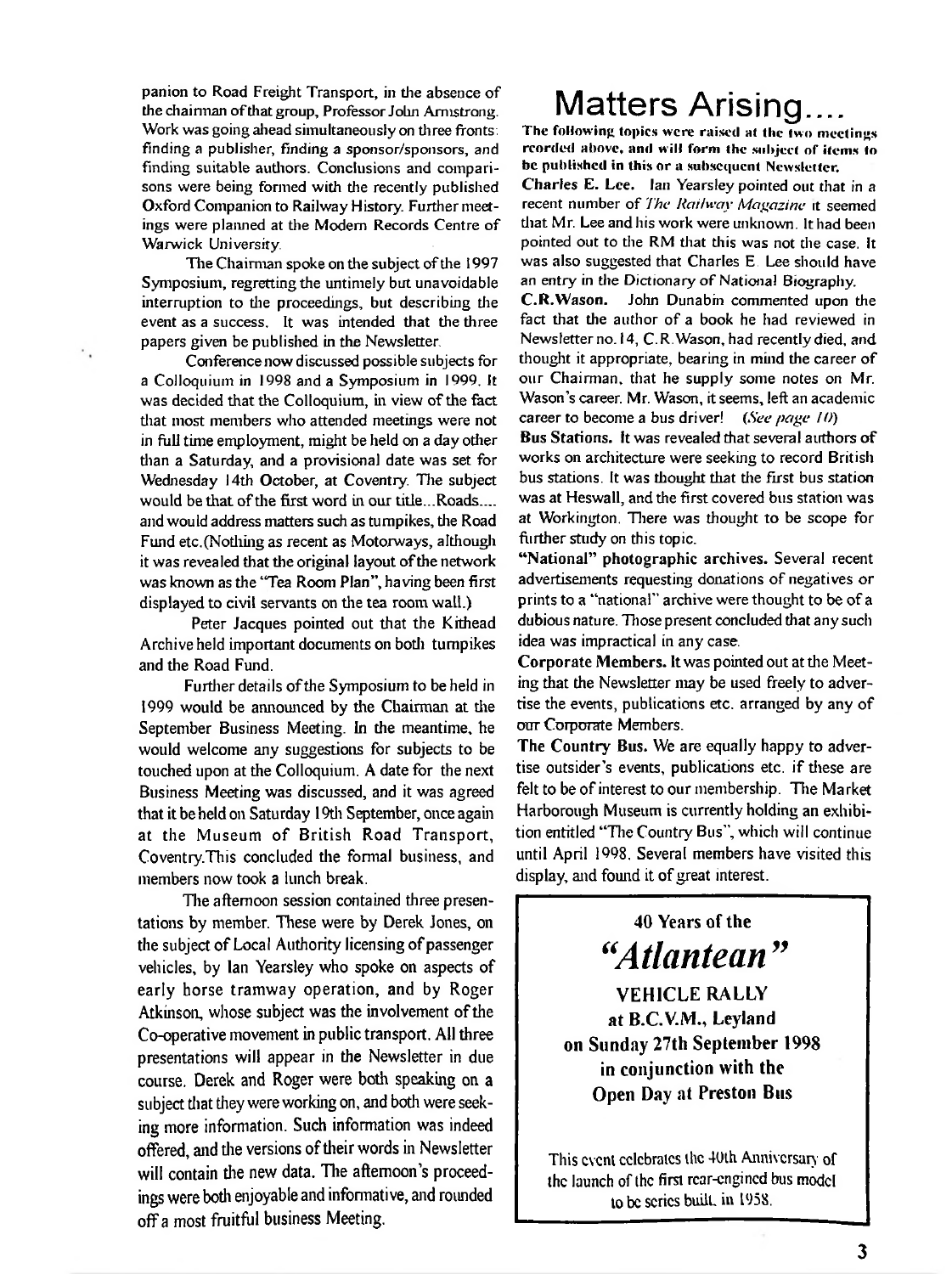### Chartered Institute of Transport Library

The address of this Library is SO Portland Place, London WIN 4DP. The Librarian is Emily Pillinger, and the telephone number is 0171 -467 9406.

The hours of opening are <sup>10</sup> am - 4 pm, Mondays to Fridays, and there is no charge for using the Library. The nearest Underground Stations are (in increasing order of distance) Regents Park, Great Portland Street and Oxford Circus.

### Omnibus Society Publications

The O.S. are pleased to make available to members ofthe R&RTHC any currently available publications. Those interested should contact:

Mr. Derek Broadhurst,

25 New Street

Chase Terrace,

Bumtwood WS7 8BT

Mr. Broadhurst can let enquirers know what is available and the costs. It is regretted that a complete list of all papers published by the O.S.is not presently available, although it is being worked on.

### ACHTUNG!

No, **it** was not an unknown German secret weapon, nor a piece of **propaganda** to hide something that was not to be spoken of, but simply an "Act of God". A whirlwind brought down the roof of the bus depot, crushing a Leyland **Lion,** and leaving the transport department without repair facilities for a few days!

> W1DNES CORPORATION MOTOR OMNIBUS DEPARTMENT

## IMPORTANT NOTICE

Owing to extensive damage by recent whirlwind to the Omnibus Repair Depot it is probable that serious difficulties will arise in the maintenance of the Department's rolling stock.

Every effort is being made to maintain the Public Transport Services as fully as possible, but notice is hereby given that in the near future it may be necessary to curtail or cancel certain services without previous notice, and it is hoped that the travelling public will forbear with the conditions set up by these circumstances.

> H. WOOD General Manager

Moor Lane Widnes. 21/10/43

# book reviev

FOWLERS TRAVEL OF HOLBEACI1 DROVE, Serving the Fens for 50 Years, by G.R.Mills, MW Transport Publications, 12 Saxon Close, Lexdcn, Colchester C03 4JLH , 1997, 48pp. illus. £7.95

East Anglia has long been associated in the enthusiast's mind with a wonderful multiplicity of bus operators, and an equally fascinating variety of vehicles. There will therefore be many potential customers forthis well produced publication.The author's introduction, which includes a roll call of disappeared operators, is followed by a briefhistory, then a chronologically arranged, illustrated survey of the fleet, with informative extended captions. There are also a route map, depot plan, an illustrated section on tickets and fare collection, a review of service developments and a fleet list. Interestingly, although Fowlers began small, with a secondhand Leyland Cub followed by a new Austin CXB, they operated only two Bedford OBs, moving on to SBs and then heavier chassis. A list of vehicles owned but not operated includes an ex-Green of thomey OB Vista. Did this go back to Green?- a similar vehicle stood under a tarpaulin out side the garage for a decade or more. WARD'S MOTORS OF DEVIZES, by P. Drinkwater,<br>Ward's Motors Publications, 9 Woodside. RAS

Stowmarket, Suffolk, 1996, 96pp. illus.£6.95<br>
The many changes in the structure of the motor trade and the pattern of fuel retailing make a publication such as this, dealing with a long established garage business, especially welcome. They should stimulate us to record with camera and notebook before the smaller garage and filling station is entirely forced out of existence. Indeed, the book itself serves as a warning that it may be too late for such recording: Ward's were taken over by a regional group in 1965, which was itself taken over by a national distributor in 1973. Ten years later, Ward's was part of a sale to another distributor, which then needed to rationalise its outlets in Devizes, resulting in the disappearance of Ward's. The business began as Ward's Cycles, moving on to motor cycles and cars, a common tale. Less common is the reputed close friendship of the founder, Samuel Ward, with William Morris; the author has not been able to document this, but they had both been racing cyclists at the same period. RAS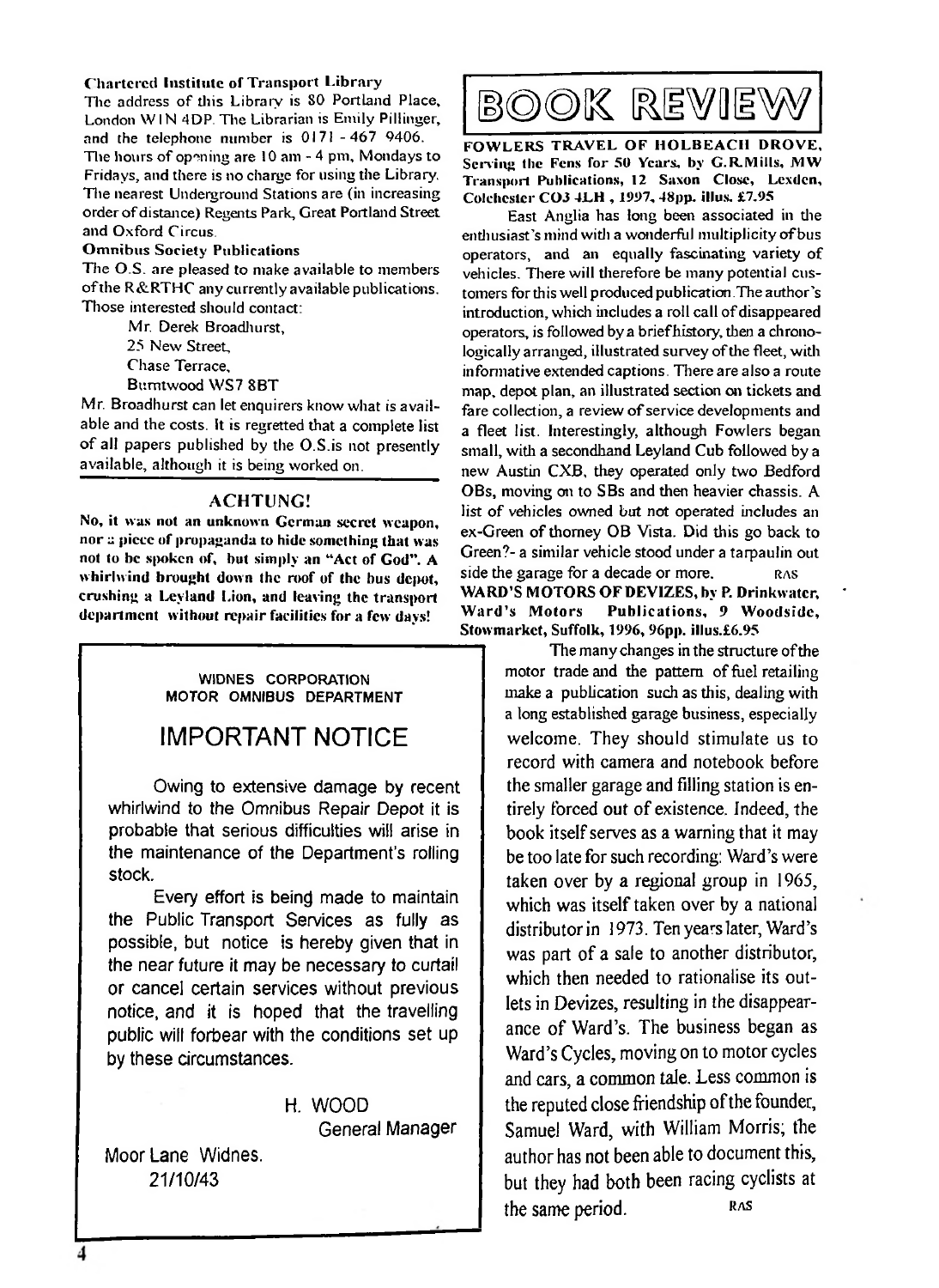## The Availability and Use of 'GARCKE's MANUAL' **by JOHN HIBBS**

Emile Garcke (1856-1930) was one of the outstanding men in the transport industry at the end of the 19th century and well into the 20th. As well as 19th century and well into the 20th. pioneering the generation of electricity and its use for<br>tramways. through the formation of the British through the formation of the British Electric Traction Company in 1896 he foresaw the importance of the motor bus. Less well known may be his contribution to the history of both electric and motor traction, through two serial publications which he founded, and which have become to be called after **him;** published by the Electrical Press, which was itself a BET undertaking.

The term 'Garcke's Manual' is loosely used to refer to two serials, of which the first is the one that is usually meant. They are **Electrical Undertakings,** which was published annually from 1896 (Volume 1) to 1959/60 (Volume 57), with a break for the years 1942 to 1945 inclusive. As well as listing electricity generators it has a 'Traction Section'which includes electric tramways and electrified railways. A full set is held in the British Library (shelfmark P.P. 249 l.cg). The second is **The Motor Transport Yearbook and Directory,** and this appeared annually from 1916

(Volume I) to 1941/2 (Volume 25); again, the British Library has a foil set (shelfmark P.P.2498.keb).

The MTYB is an excellent source of data for road transport, both passenger and freight, and in an appendix to this paper <sup>I</sup> reprint a study of its use, cross-checked to other sources, in the hope that it will encourage further exploration of its value for research. I have also sought to indicate the **limits** of what **l** have always thought of as 'Garcke's Manual', but <sup>I</sup> believe these are more than offset by its unique value as a publication of record. We can now look forward to checking it against both the shorter and longer 'Smithie's Lists'.(1)

Accessibility of these records is reasonably easy, and need not involve the effort required to use the British Library. (Academics may note that Cambridge University Library holds full sets, and <sup>I</sup> suspect that London annd Oxford do also). Of the specialist libraries, the National Tramway Museum Library at Crich has a broken range of the first list, and four volumes of the second; the Omnibus Society Library at Coalbrookdale has **a** longer broken range of **Electrical Undertakings,** and all of the MTYB, except Volumes 10 and 12/13. The Kithead Trust at

*SPECIAL FEATURE* **Droitwich** has Volume 43 ofthe former and Volumes 15 and 25 of the latter. When I was writing my own paper (attached as an appendix) the then Institute of Transport Library had a substantial run of both serials, but these have since been sold, and their whereabouts is unknown

> However, a quick check of some of the major public libraries shows that the manuals are likely to be accessible from them. Birmingham Public library has complete runs of both serials; shelf location for **Electrical Undertakings** is B62I.302, and for the MTYB is B338.47388324. An initial approach should be made at the Business Information enquiry counter on the ground floor. (The MTYB is held in the Basement Store, which <sup>I</sup> suspect may be the Paradise Bus Station which the planners built, but which WMPTE refused to use; a nice irony, if so ! ) Edinburgh Central Library has **Electrical Undertakings** from 1916/17 to 1958/59 (allowing forthe wartime break), but no copies of the MTYB. Liverpool Central library has MTYB for 1938/39 and 1939/40.

> Other public libraries may be expected to hold sets or individual volumes - I suspect there may be good runs at the Guildhall Library in London. If readers can identify sets, please send in details to the Editor of the **Newsletter**

### **APPENDIX**

**Making Use of 'Garcke's Manual'** Introductory Note

'Garcke's Manual' is a little used source, and some knowledge of its character is necessary in order to interpret the figures in the following tables. Tt never claimed to be exhaustive, and in the nature of things it tended to be more complete in the case of municipal transport and the larger companies than it did in the case of private firms, partnerships and sole traders. It is important to remember that goods as well as passenger undertakings were included, but the cover is far more complete for passenger **than** for goods. An indication of the proportion is given in the supplement to Table 3.

Table <sup>1</sup> (Number of Undertakings Recorded)

The provenance ofthis Table may be tested by reference to the first Annual Report of the Traffic Commissioners, for 1931-2, when 6,434 passenger operators submitted statutory returns, compared with a total of 3,962 operators of all kinds included here for 1929-30.

The inclusion of Municipalities here may be taken to be exhaustive, but the figures for companies and private firms wiull reflect the **increasing** efficiency of the editor in tracing and **including** operators already in existance. This is likely to be more serious in the case of private firms, but the overall setback in 1926/7 awaits explanation. **It may** be due to **the**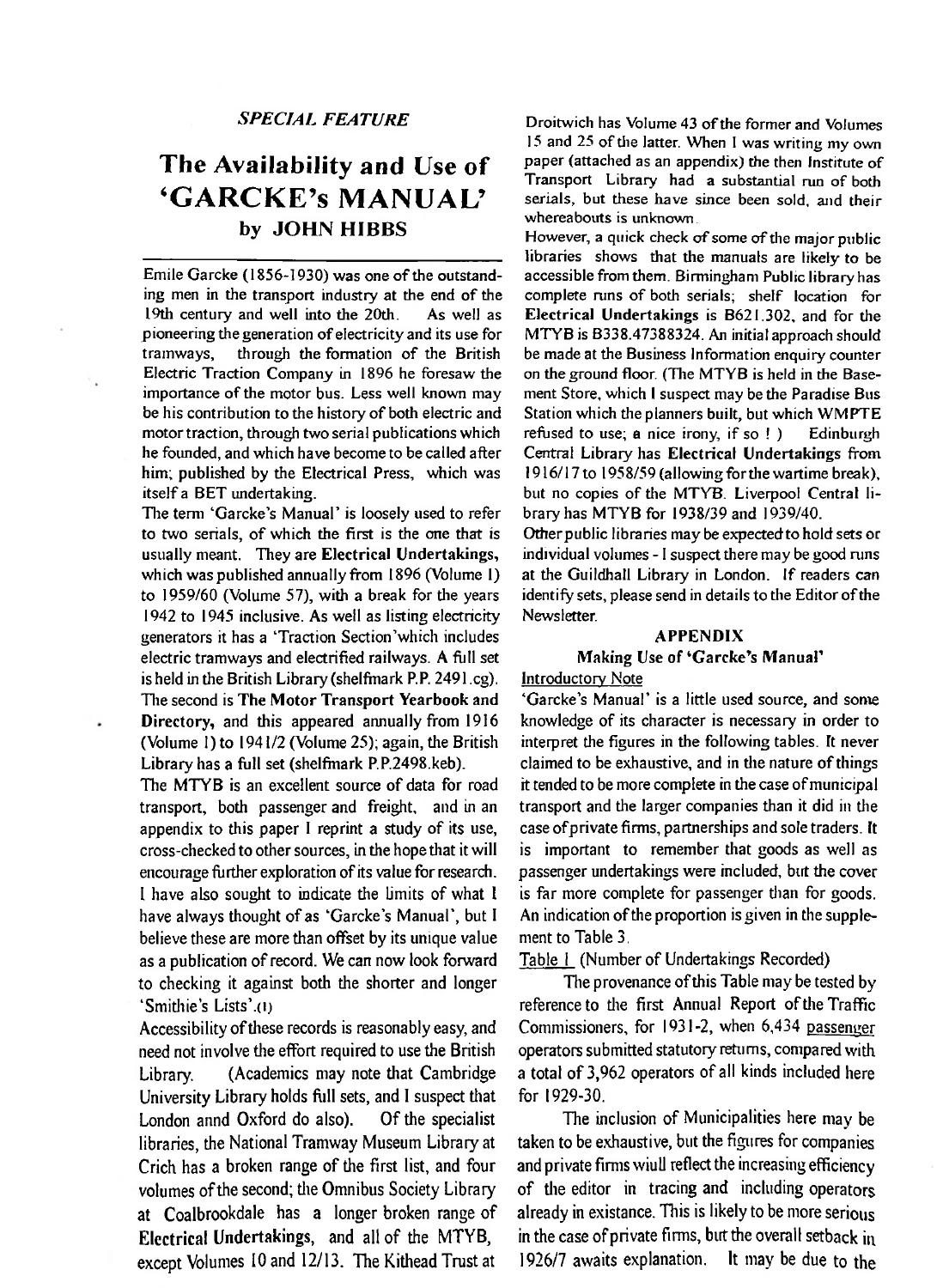to create the London Public Onmibus Company. It is lowing the end of the war, and the subseque<br>probable that passenger operators predominate among of more rerstrained but observable growth. probable that passenger operators predominate among

impact of the General Strike, especially in haulage. the companies. After allowing for the increasing size<br>Another is the merger in July 1927 of 74 London firms of the sample, we may observe the sharp increase fol-Another is the merger in July 1927 of 74 London firms of the sample, we may observe the sharp increase folto create the London Public Onmibus Company. It is lowing the end of the war, and the subsequent period

| Year    | Companies | Private<br>Firms | Municipal-<br>ities | Total        |
|---------|-----------|------------------|---------------------|--------------|
| 1916    | 218       | 44               | 69                  | 331          |
| 1917    | 250       | 58               | 66                  | 374          |
|         |           |                  |                     |              |
| 1918    | 263       | 60               | 72                  | 395<br>ستعرز |
| 1919    | 317       | 94               | 75                  | 486          |
| 1920    | 584       | 119              | 97                  | 800          |
| 1921/22 | 1,280     | 508              | 100<br>٠            | $-1,888$     |
| 1922/25 | 1,472     | 834              | 100                 | 2,406        |
| 1923/24 | 1,556     | 950              | 102                 | 2,608        |
| 1924/25 | 1,765     | 1,352            | 105                 | 3,222        |
| 1925/26 | 1,854     | 1,332            | 111                 | 3,297        |
| 1926/27 | 1,588     | 1,304            | 117                 | 3,009        |
| 1927/28 | 1,826     | 1,486            | 121                 | 3,433        |
| 1928/29 | 2,014     | 1,485            | 127                 | 3,626        |
| 1929/30 | 2,344     | 1,490            | 128                 | 3,962        |

### **TABLE <sup>1</sup> NUMBER OF UNDERTAKINGS RECORDED**

### **TABLE 2 CAPITAL AUTHORISED AND INVESTED**

| Year                                                                                                                         | Column 1:<br>Capital<br>Authorised:<br>Companies                                                                                                                                                                                    | Column 2:<br>Capital<br>Issued:<br>Companies &<br>Private<br>Firms                                                                                                                                                                                      | Column 3:<br>Capital<br>Expend-<br>iture:<br>Municipal-<br>ities                                                                                                                              | Column 4:<br>Total of<br>Columns<br>2 & 3                                                                                                                                                                                                       |  |
|------------------------------------------------------------------------------------------------------------------------------|-------------------------------------------------------------------------------------------------------------------------------------------------------------------------------------------------------------------------------------|---------------------------------------------------------------------------------------------------------------------------------------------------------------------------------------------------------------------------------------------------------|-----------------------------------------------------------------------------------------------------------------------------------------------------------------------------------------------|-------------------------------------------------------------------------------------------------------------------------------------------------------------------------------------------------------------------------------------------------|--|
|                                                                                                                              | No.<br>Amount<br>£000s                                                                                                                                                                                                              | No.<br>Amount<br>£000s                                                                                                                                                                                                                                  | No. Amount<br>£000s                                                                                                                                                                           | No. Amount<br>£000s                                                                                                                                                                                                                             |  |
| 1916<br>1917<br>1918<br>1919<br>1920<br>1921/22<br>1922/23<br>1923/24<br>1924/25<br>1925/26<br>1926/27<br>1927/28<br>1928/29 | 188<br>16, 198<br>215<br>17,125<br>230<br>18,964<br>280<br>19,588<br>546<br>24,286<br>1,025<br>29, 249<br>1,229<br>30,494<br>1,392 32,278<br>1,533<br>35,401<br>1,683<br>36, 153<br>1,395<br>38,166<br>1,567 44,246<br>1,862 54,965 | 9,623<br>121<br>11,391<br>134<br>13,229<br>142<br>14,592<br>154<br>17,167<br>159<br>19,339<br>509<br>20,556<br>735<br>23, 176<br>929<br>26,499<br>1,540<br>27, 137<br>1,512<br>29,850<br>1,470<br>36,468<br>1,519<br>44,533<br>1,607<br>50,130<br>1,801 | 18<br>141<br>167<br>18<br>202<br>20<br>382<br>22<br>548<br>28<br>895<br>53<br>985<br>57<br>1,239<br>64<br>74 1,472<br>1,746<br>76<br>2,155<br>79<br>3,015<br>90<br>3,941<br>97<br>5,553<br>98 | 139<br>9,764<br>152<br>11,558<br>162<br>13,431<br>176<br>14,974<br>187<br>17,717<br>20,234<br>562<br>792<br>21,541<br>993<br>24,415<br>1,614<br>27,971<br>28,883<br>1,588<br>32,005<br>1,549<br>1,609<br>39,483<br>1,704 48,475<br>1,899 55,684 |  |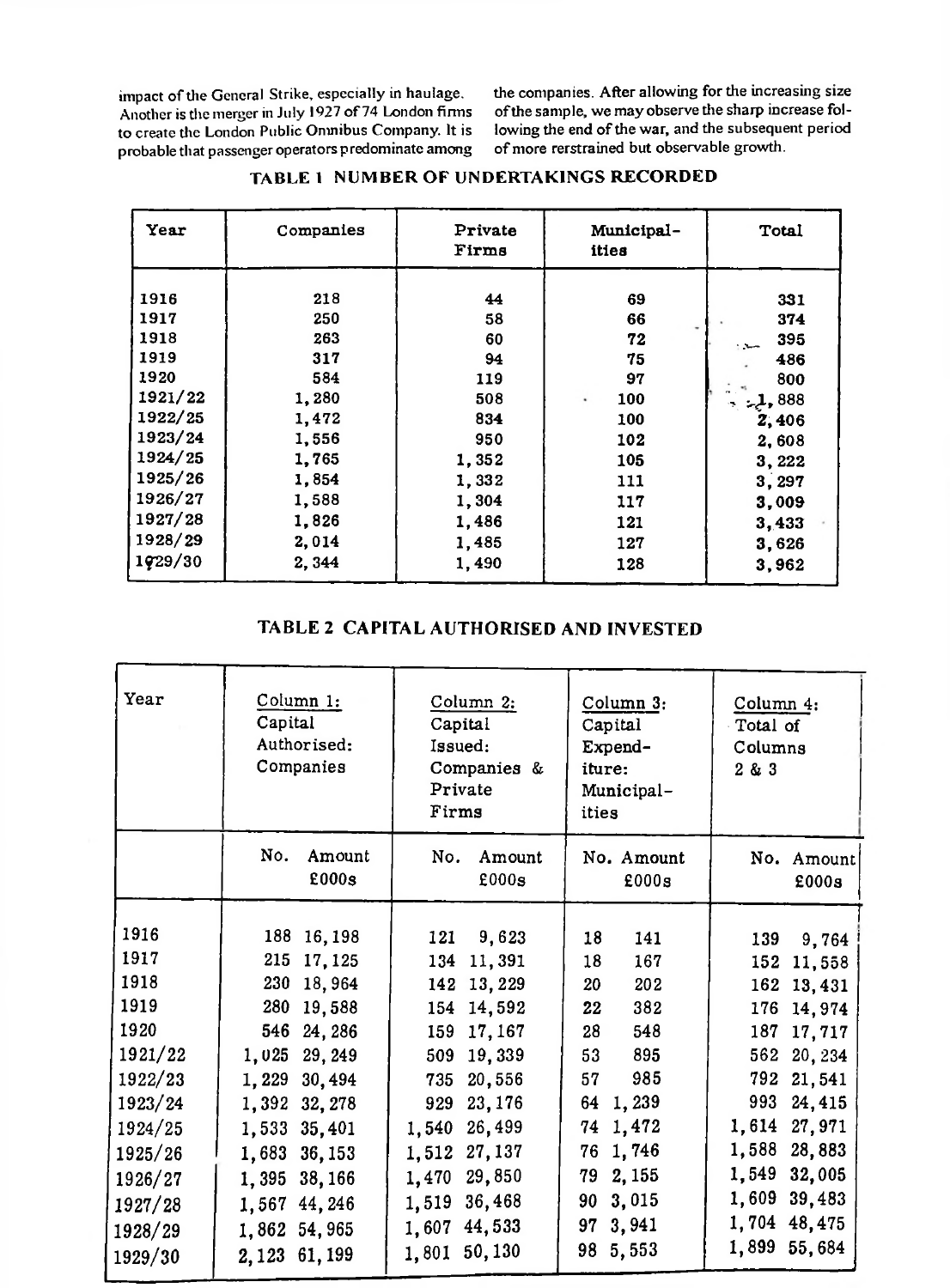Table 2 The sample is subject to the same bias as more satisfactory measure of growth. Note again the that in Table  $i$ , but this is offset by the assumption sharp post-war increase, and the setback in 1926/27 that the larger operators (in terms of capital) are better represented. It may therefore be taken as a

sharp post-war increase, and the setback in 1926/27 is also apparent as to numbers, but is ironed out in terms of investment.

| Year    | Number of<br>Companies | Vehicles<br>in<br>Service | Number of<br>Municipal-<br>ities | Vehicles<br>in<br>Service | Combined Totals:<br>Under-<br>Vehicles<br>takings<br>in<br>Service |
|---------|------------------------|---------------------------|----------------------------------|---------------------------|--------------------------------------------------------------------|
| 1916    | 140                    | 5,155                     | 28                               | 177                       | 168<br>5,332                                                       |
| 1917    | 147                    | 5,537                     | 26                               | 198                       | 173<br>5,735                                                       |
| 1918    | 151                    | 4,423                     | 26                               | 226                       | 4,649<br>177                                                       |
| 1919    | 166                    | 5,583                     | 28                               | 243                       | 5,826<br>194                                                       |
| 1920    | 204                    | 7,583                     | 43                               | 500                       | 8,083<br>247                                                       |
| 1921/22 | 414                    | 10,937                    | 52                               | 649                       | 466<br>11,586                                                      |
| 1922/23 | 684                    | 13,271                    | 57                               | 684                       | 741<br>13,955                                                      |
| 1923/24 | 803                    | 16,319                    | 64                               | 781                       | 867<br>17,100                                                      |
| 1924/25 | 1,346                  | 20,546                    | 74                               | 1,011                     | 1,420<br>21,557                                                    |
| 1925/26 | 1,314                  | 23, 115                   | 76                               | 1,294                     | 24,409<br>1,390                                                    |
| 1926/27 | 1,253                  | 24,058                    | 79                               | 1,705                     | 1,332<br>25,763                                                    |
| 1927/28 | 1,260                  | 27,574                    | 90                               | 2,564                     | 1,350<br>30,138                                                    |
| 1928/29 | 1,328                  | 32,835                    | 97                               | 3,568                     | 1,425<br>36,503                                                    |
| 1929/30 | 1,425                  | 38,066                    | 98                               | 4,172                     | 1,523<br>42,238                                                    |

|  | TABLE 3 ROLLING STOCK IN SERVICE (Not Tramcars) |  |  |  |  |  |
|--|-------------------------------------------------|--|--|--|--|--|
|--|-------------------------------------------------|--|--|--|--|--|

### Table 3

appears over a longer period, commencing 1925/26, and with no return to the previous year's figure until following figures from the Traffic Commissioners' 1929/30. This seems likely to be the consequence of Reports for 1931-32, which are themselves stated to some unknown shift in the basis of collection, but it be under-representative. They refer, of course, to road is once more noticeable that the overall growth in the passenger vehicles (buses  $\&$  coaches) only. is once more noticeable that the overall growth in the

number of vehicles continued, with a shap increase at Once again the sample is biassed. The setback now the bottom end of the period. The size of the sample appears over a longer period, commencing 1925/26, may be roughly assessed by comparison with the

### **TABLE 3a PASSENGER ROLLING STOCK IN 1931 (Traffic Commissioners)**

| Date     | Total<br>Vehicles | of which,<br>licensed |
|----------|-------------------|-----------------------|
| 31. 3.31 | 47,870            | 34,651                |
| 30.6.31  | 47,984            | 44,608                |
| 30.9.31  | 47,578            | 44,606                |
| 31.12.31 | 46,230            | 37,838                |

### Table 3a

only, and this may be used to compare with Tables 3 or fairly large, the sample is likely to be reasonably and 3a. (Note that tramcars are not included in the representative, and its weakness probably lies in the above figures)

### Table 3b (overleaf)

Garcke seems to be within reach of the Commission-<br>different picture. However, these sources do not ers' figures for licensed vehicles, and we may assume differentiate on a very meaningful basis for this that, by the end of the series, his sample was of a very purpose: 'Motor Hackneys' include all taxis and hire

adequate size. In view of the tendency shown by Garcke also gives his own breakdown for certain years subsequent figures for fleet size to be either very small under-representation of the smaller fleets.

Cross-checking to the MoT data on licences current. In this table, after allowing for assumed growth, and to the 1922 Traffic Census, we obtain a rather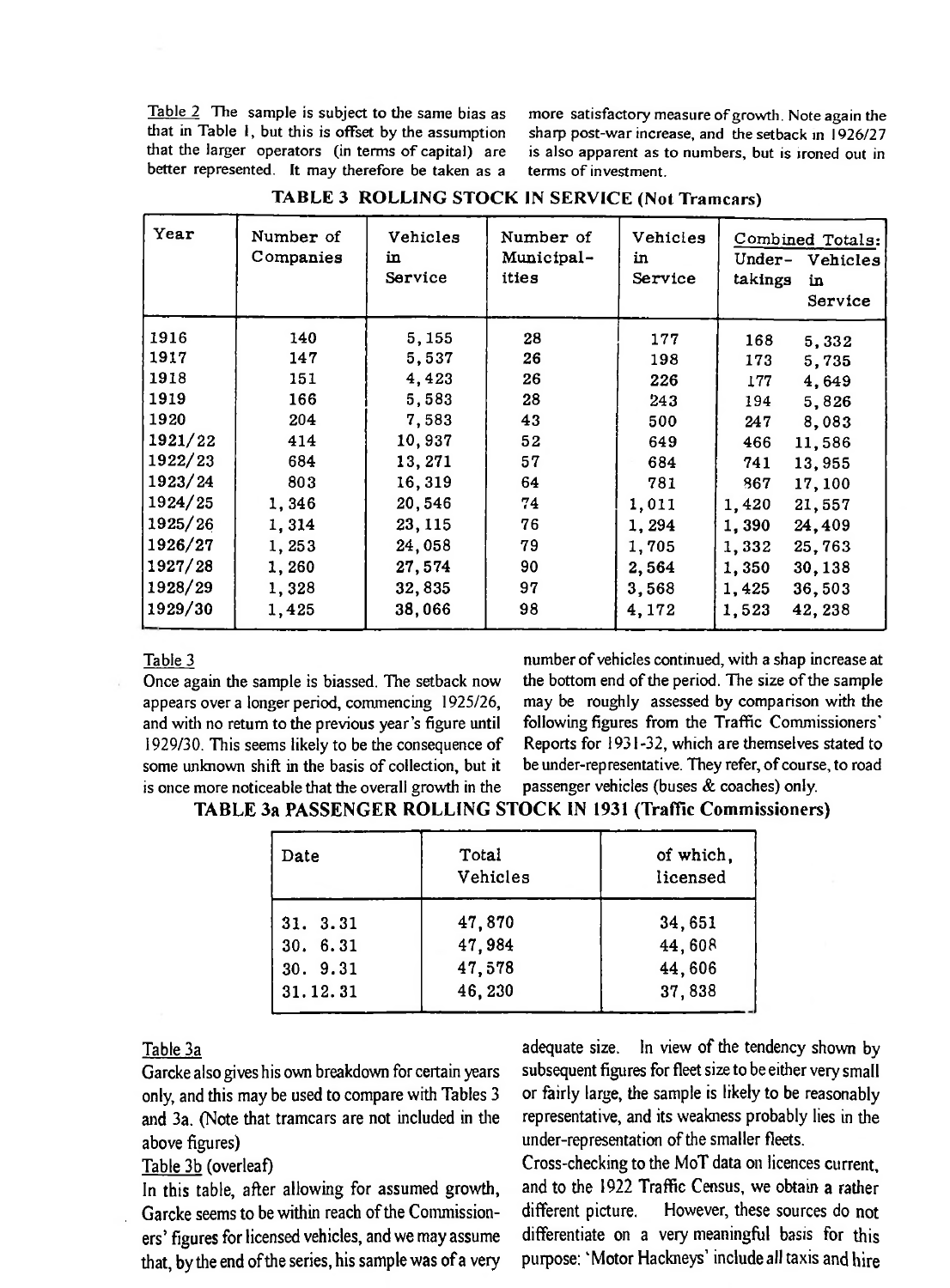Motor & Steam' includes own-account transport (delivery vans &c), which are excluded from Garcke's Garcke also gives his own breakdown for certain years<br>figures It is not clear how much double counting may only, and this may be used to compare with 3 and 3a. figures. It is not clear how much double counting may

o

cars as well as buses and coaches, while 'Goods - have taken place in the 1922 Traffic Census ofRoad Vehicles in Great Britain.

### **TABLE 3b ROLLING STOCK BROKEN DOWN BY SERVICE TYPE (approximate)**

| Year    | Col.1<br><b>Buses</b> | Col.2<br>Coaches | Col.3<br>Total,<br>Cols<br>1 & 2 | Col.4<br>Private<br>Hire<br>Cars | Col. 5<br>Goods &<br>Parcels<br>Vehicles | Col. 6<br>Total,<br>$C$ o $s$ 3.<br>4 & 5 |
|---------|-----------------------|------------------|----------------------------------|----------------------------------|------------------------------------------|-------------------------------------------|
| 1924/25 | 13,000                | 3,700            | 16,700                           | 1,400                            | 3,400                                    | 21,500                                    |
| 1925/26 | 15,000                | 3,700            | 18,700                           | 1,700                            | 4,600                                    | 25,000                                    |
| 1926/27 | 15,600                | 3,500            | 19,100                           | 1,700                            | 5,000                                    | 25,800                                    |
| 1927/28 | 19,000                | 3,000            | 19,300                           | 1,500                            | 6,700                                    | 30,200                                    |
| 1928/29 | 22,800                | 3,100            | 25,900                           | 1,600                            | 9,000                                    | 36,500                                    |
| 1929/30 | 26,400                | 3,950            | 30,350                           | 1,760                            | 10,130                                   | 42, 240                                   |

### **TABLE 3c ROLLING STOCK LICENSED (Ministry of Transport)** Traffic Census of 1922 **Road Vehicles** - **Great Britain**

| Date      | Goods Vehicles<br>Motor and steam | Motor Hackneys | Basis                                  |
|-----------|-----------------------------------|----------------|----------------------------------------|
| Year 1922 | 151,000                           | 78,000         | Estimate from<br><b>Traffic Census</b> |
| 31.5.27   | 269, 217                          | 86,488         |                                        |
| 31.5.28   | 286, 259                          | 86,692         |                                        |
| 31.5.29   | 007,778                           | 87,772         | Licences current                       |
| 31.5.30   | 327,016                           | 90,036         | (approximate)                          |

A further cross-check, thistime to Mitchell & Deane's shows what uncertain ground we still tread in this use of the British Road Federation statistics, merely period.

### **TABLE 3d ROLLING STOCK IN USE (Mitchell & Deane)**

(B.R.Mitchell & P.Dcane Abstract of British Historical Statistics 1962 p.200)

| Year      | <b>Buses and Coaches</b><br><b>Taxis</b><br>000s<br>000s |    | Goods Vehicles<br>000s | Total<br>000s |
|-----------|----------------------------------------------------------|----|------------------------|---------------|
| March     |                                                          |    |                        |               |
| 1916      | 51                                                       |    | 82                     | 113           |
| 1917      | 48                                                       |    | 64                     | 112           |
| 1918      | 42                                                       |    | 41                     | 83            |
| 1919      | 44                                                       |    | 62                     | 106           |
| 1920      | 75                                                       |    | 101                    | 176           |
| August    |                                                          |    |                        |               |
| 1921      | 83                                                       |    | 128                    | 211           |
| 1922      | 78                                                       |    | 151                    | 229           |
| 1923      | 86                                                       |    | 173                    | 259           |
| 1924      | 94                                                       |    | 203                    | 297           |
| 1925      | 99                                                       |    | 224                    | 323           |
| September |                                                          |    |                        |               |
| 1926      | 40                                                       | 61 | 257                    | 358           |
| 1927      | 42                                                       | 53 | 283                    | 378           |
| 1928      | 46                                                       | 49 | 306                    | 401           |
| 1929      | 50                                                       | 48 | 330                    | 428           |
| 1930      | 53                                                       | 48 | 348                    | 449           |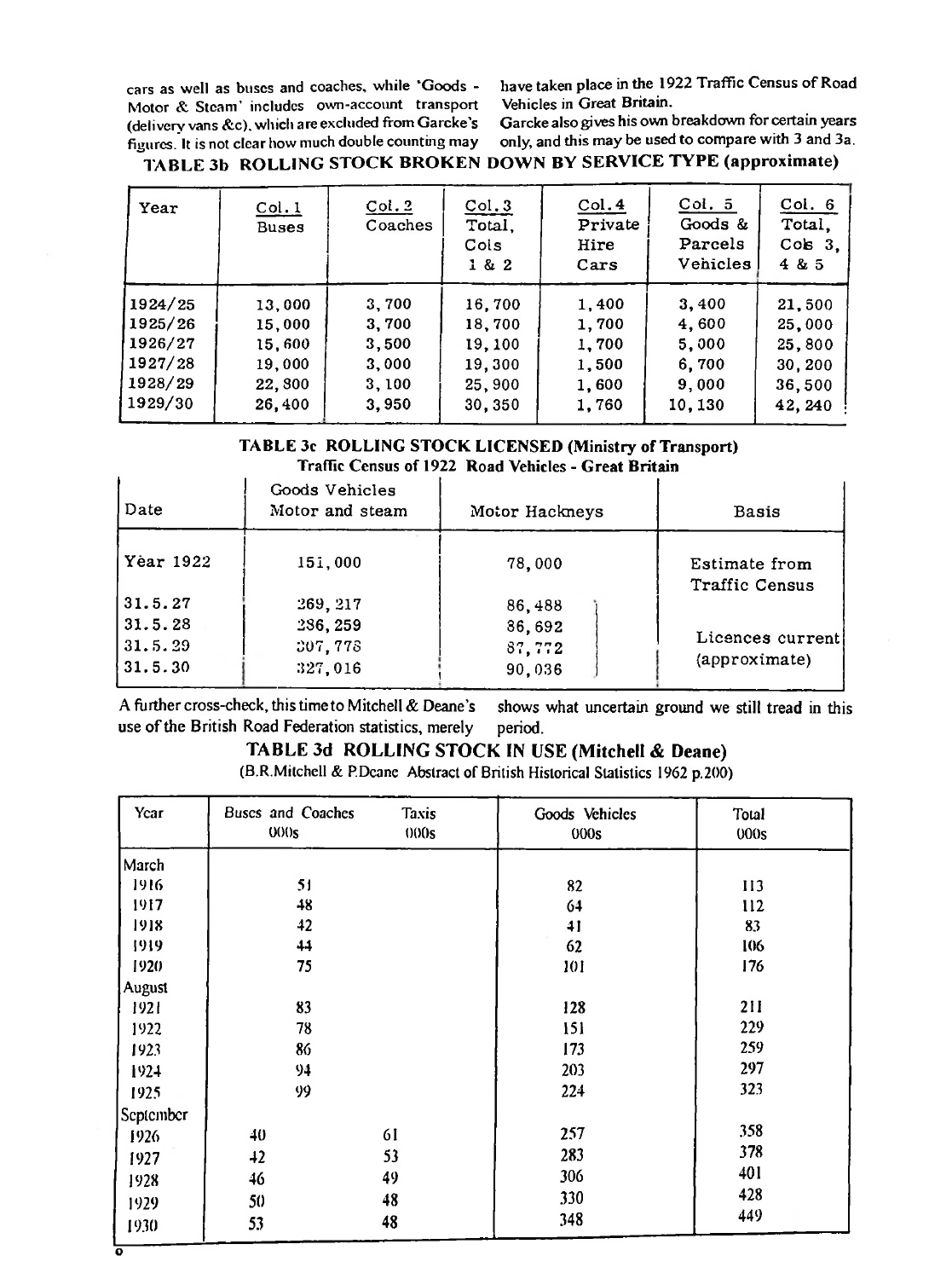The final time series, while not indicating the scale of Traffic Commissioners, the sequence below contin-<br>growth of the industry, is of particular interest since ues throughout the inter-war period. The first two growth of the industry, is of particular interest since ues throughout the inter-war period. The first two first two first two first two first two first two first two first two first two first two first two first two first it is perhaps a unique source of information concern-<br>ing the rate of return on capital. Whereas the data ing the rate of return on capital. Whereas the data \*Note that in 1925, Thomas Tilling Limited declared given above ceased to be included in the manual when a dividend of 58.66% on an ordinary capital of more reliable statistics became available from the

a dividend of 58.66% on an ordinary capital of  $£308.850$ . **JI! (1973)**

| Year  | Number<br>of<br>companies | Aggregate<br>Capital | Average<br>ordinary<br>dividend | Average<br>preference<br>dividend | Average<br>loan<br>interest | Total<br>'average<br>rate |
|-------|---------------------------|----------------------|---------------------------------|-----------------------------------|-----------------------------|---------------------------|
|       |                           | £                    | %                               | $\%$                              | $\%$                        | %                         |
| 1915  | 38                        | 8,381,067            | 6.79                            | 5.30                              | 4.80                        | 5.09                      |
| 1916  | 41                        | 8,498,549            | 5.82                            | 6.03                              | 4.77                        | 5.47                      |
| 1917  | 44                        | 8,692,899            | 6.75                            | 5.98                              | 4.75                        | 6.00                      |
| 1918  | 42                        | 8,619,925            | 5.33                            | 6.06                              | 4.78                        | 5.21                      |
| 1919  | 45                        | 9,261,436            | 6.48                            | 5.98                              | 4.67                        | 5.88                      |
| 1920  | 55                        | 10,429,884           | 5.84                            | 6.95                              | 4.74                        | 5.68                      |
| 1921  | 71                        | 11,639,528           | 6.50                            | 5.18                              | 4.85                        | 6.03                      |
| 1922  | 75                        | 13,060,876           | 6.05                            | 5.57                              | 4.81                        | 5.70                      |
| 1923  | 83                        | 13,081,954           | 7.97                            | 6.08                              | 4.69                        | 6.93                      |
| 1924  | 88                        | 14, 314, 032         | 7.65                            | 6.70                              | 4.83                        | 6.56                      |
| 1925* | 96                        | 16,979,949           | 8.62                            | 6.59                              | 4.89                        | 7.25                      |
| 1926  | 110                       | 19,053,361           | 7.79                            | 6.42                              | 4.78                        | 6.27                      |
| 1927  | 124                       | 21,638,236           | 6.40                            | 6.09                              | 4.86                        | 5.91                      |
| 1928  | 129                       | 27,807,554           | 8.37                            | 6.23                              | 4.86                        | 7.01                      |
| 1929  | 153                       | 38,550,049           | 7.65                            | 6.25                              | 4.91                        | 6.61                      |
| 1930  | 139                       | 33, 318, 350         | 8.41                            | 5.97                              | 4.84                        | 6.76                      |
| 1931  | 125                       | 40, 121, 315         | 8.55                            | 6.21                              | 4.87                        | 7.02                      |
| 1932  | 128                       | 43, 879, 719         | 6.91                            | 5.77                              | 4.72                        | 6.09                      |
| 1933  | 122                       | 35, 168, 438         | 8.00                            | 5.87                              | 4.83                        | 7.00                      |
| 1934  | 121                       | 39,491,825           | 8.82                            | 6.17                              | 4.72                        | 7.64                      |
| 1935  | 111                       | 39, 771, 773         | 8.31                            | 6.29                              | 4.69                        | 7.63                      |
| 1936  | 116                       | 45, 218, 203         | 8.27                            | 6.29                              | 4.89                        | 7.56                      |
| 1937  | 109                       | 47,938,905           | 9.22                            | 6.37                              | 4.51                        | 8.33                      |
| 1938  | 111                       | 51,728,975           | 9.10                            | 6.50                              | 4.53                        | 8.35                      |
| 1939  | 109                       | 52, 520, 445         | 9.06                            | 6.24                              | 4.68                        | 8.27                      |

### TABLE 4 AVERAGE RATES OF DIVIDEND AND INTEREST (Companies)

### **Notes**

The above article was submitted by Professor Hibbs for use in an Occasional Paper but, as stated in the Editorial, its publication now fits in with the decision to discuss transport research and the various means available to students taken at our last meeting.

(1) The "Smithie's Lists", another important piece of data, will be discussed in an article in the next edition of the Newsletter. These have often been mentioned at meetings, but have never been described fully in these pages.

Other items on sources of data of use to researchers of road transport are planned. Contributions from readers are welcome. Please write to the Hon Editor at the address shown on page 1.

### End of an Era

The China Motor Bus Company of Hong Kong will cease to operate 88 urban bus services at midnight 31/8/98, after 65 years as franchised bus service provider on Hong Kong Island. The still family controlled company has shifted its capital into other areas over the last years. The routes abandoned are to be taken over by a joint venture company, in which the British FirstBus Group is a major partner. It is anticipated that there will be some difficulties in the early days of September, as CMB has refused to co-operate with the new bus company.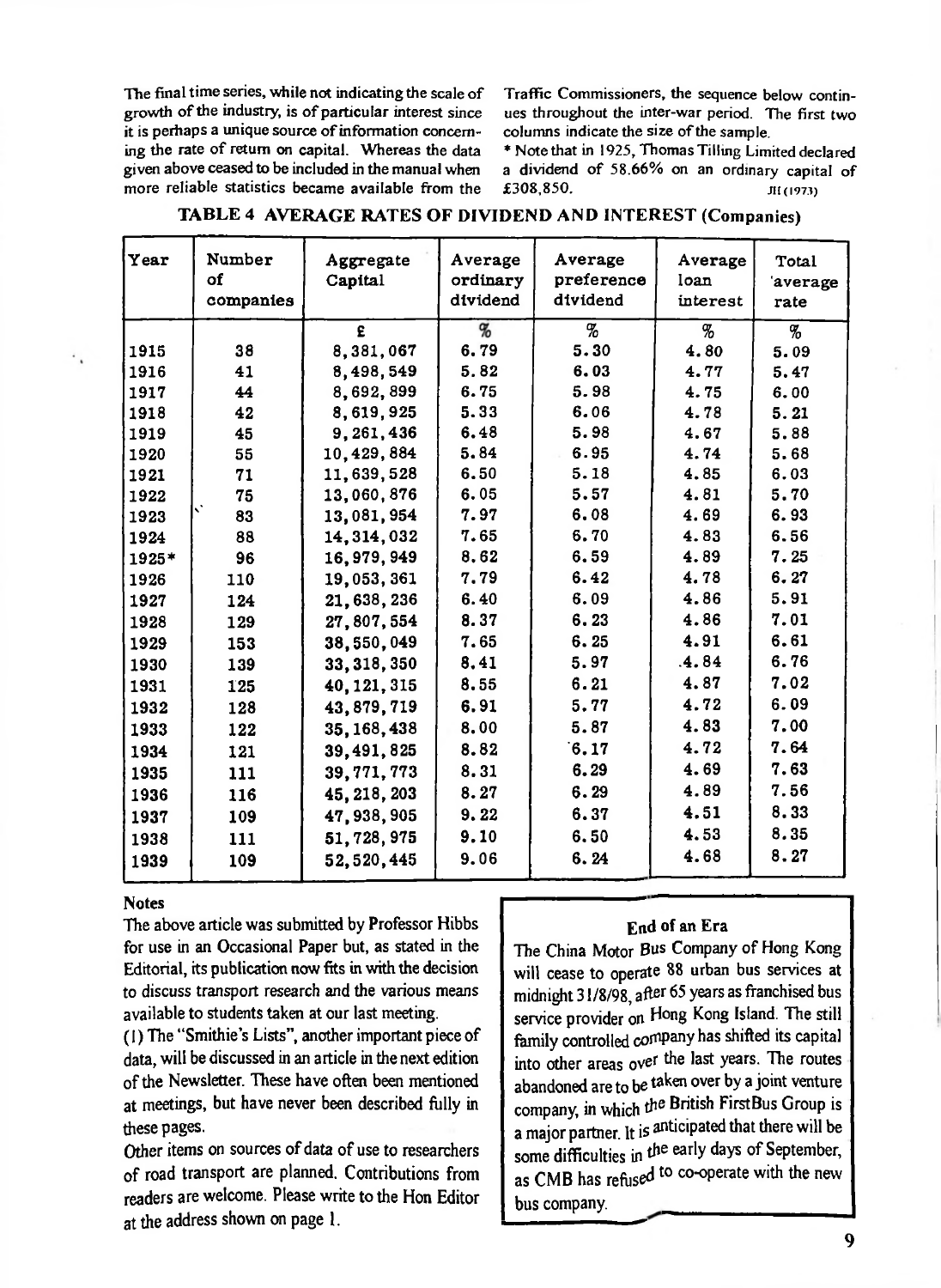# An Ullage Problem

Transporting a Dangerous Load

John Dunahin writes of the early problems of bulk liquid transport, when vehicle technology and road surfaces were not what they are today.

Once Alfred Nobel (of the famous prizes) had discovered how to control the rapidity of its decomposition, glyceryl trinitrate, commonly known as nitroglycerine, became an essential ingredient ofmany explosives for use in peace and war.

Glycerine, starting point for its production, was a by-product in the manufacture of soap, and a wartime (WW2) need arose for the transport of large quantities from the Manchester area to storage facilities in the north-east of England. The most suitable vehicles then available were large semi-trailer frameless tankers, of the type introduced by Scammell in about 1926. The elimination of a chassis for the trailer was meant to increase the payload, but could have resulted in a dangerously high centre of gravity when it was fully loaded. The tanks were simple cylinders, which had to be mounted high in the air above the tractor units - postwar modification of their shape allowed lowering by a few feet. Their rear ends from the start, though, could be dropped to just above axle level, improving stability but resulting in a cant of perhaps 10 degrees to the horizontal.

The absence of a chassis meant that the tanks themselves were subject to considerable stress, even leading to complete failure and possible loss of contents (double skinning would have taken away the weight advantage.) Upper limits on laden weight were ofextreme importance. This presented no problem in the case of e.g. petroleum spirit, but a full load of glycerine (specific gravity <sup>l</sup> .265) would have weighed 30 per cent more. The only possible solution was to underfill by say a quarter, leaving a great void at the upper end of the tank.

Starting off posed no problems, but slowing down, worse still stopping, did, even from 10 m.p.h. A second after the driver took his foot off the accelerator pedal, he was propelled forward again, as ten tons or more of glycerine surged up, and hit the front bulkhead. I only had to ride a couple of miles to the nearest weighbridge (Fisher Renwick, White City at Manchester) when we never got up speed. The drivers then had several miles of granite setts through Manchester traffic, much of them stop-start, followed by other towns. This was uncomfortable, even mildly hazardous, but worse still was the descent from the top of the Pennines, when the liquid climbed up the tank and stability went down. "Bloody murder", words

used by one driver to describe this part of his run, were probably quite justified.

Two questions may be asked, firstly, why no baffles in the tanks to reduce surging? This was a later refinemennt: the tanks in use at the time had none. <sup>1</sup> can state this positively as <sup>I</sup> had to clamber inside one, suitably clothed (partly unclothed actually), to check on its cleanliness. The second, why not have used rail tankers, horizontally mounted on strong underframes, which could be filled to the brim? The answer may be found in the story circulating at the time, of an occasion when, it was said, one such had reached its destination a hundred miles or so away with its official seals still intact, but entirely devoid of the original contents. Sugar was rationed, but glycerine could be used as a partial substitute in cakes etc.

In writing the above, a third question comes to mind: would not all that surging increase stresses considerably? The answer is almost certainly yes.

### JED **ROLY WASON**

By a surprising co-incidence, the day before distribution of the last Newsletter, which contained a review of Mr. Wason's *Busman's View* published forty years ago, "The Guardian" contained a laudatory obituary of him, following his death at the age of ninety.

Clearly Roly Wason was a man of talent, ability, and, more importantly, great adaptability. On leaving Rugby School, he went up to Cambridge, where he graduated first class with distinction in Latin, Greek, and Ancient History - and moved well to the left politically. From Cambridge he went to Canada as professor of archaeology at the University of Toronto, but only remained there for a year. He returned to Scotland where, following a short spell of teaching, he became a skilled lens grinder and a shop steward.

Neither of these two occupations seem to have held him for long. After attempting fruit farming in Somerset without success, he became works manager for a Hartlepool engineering firm. With such a varied career behind him the choice of bus conducting, even if the engineering business had not collapsed, does not seem all that surprising.

Promotion to driver, and with his wife as a conductor, was clearly only a short-term expedient. A lengthy return to teaching along with his wife followed next, and there were camping holidays among Albanian brigands and the Greek intelligentsia, but it seems legitimate to wonder whether this restless manmay have found partial fulfilment at least behind the wheel of a motor bus.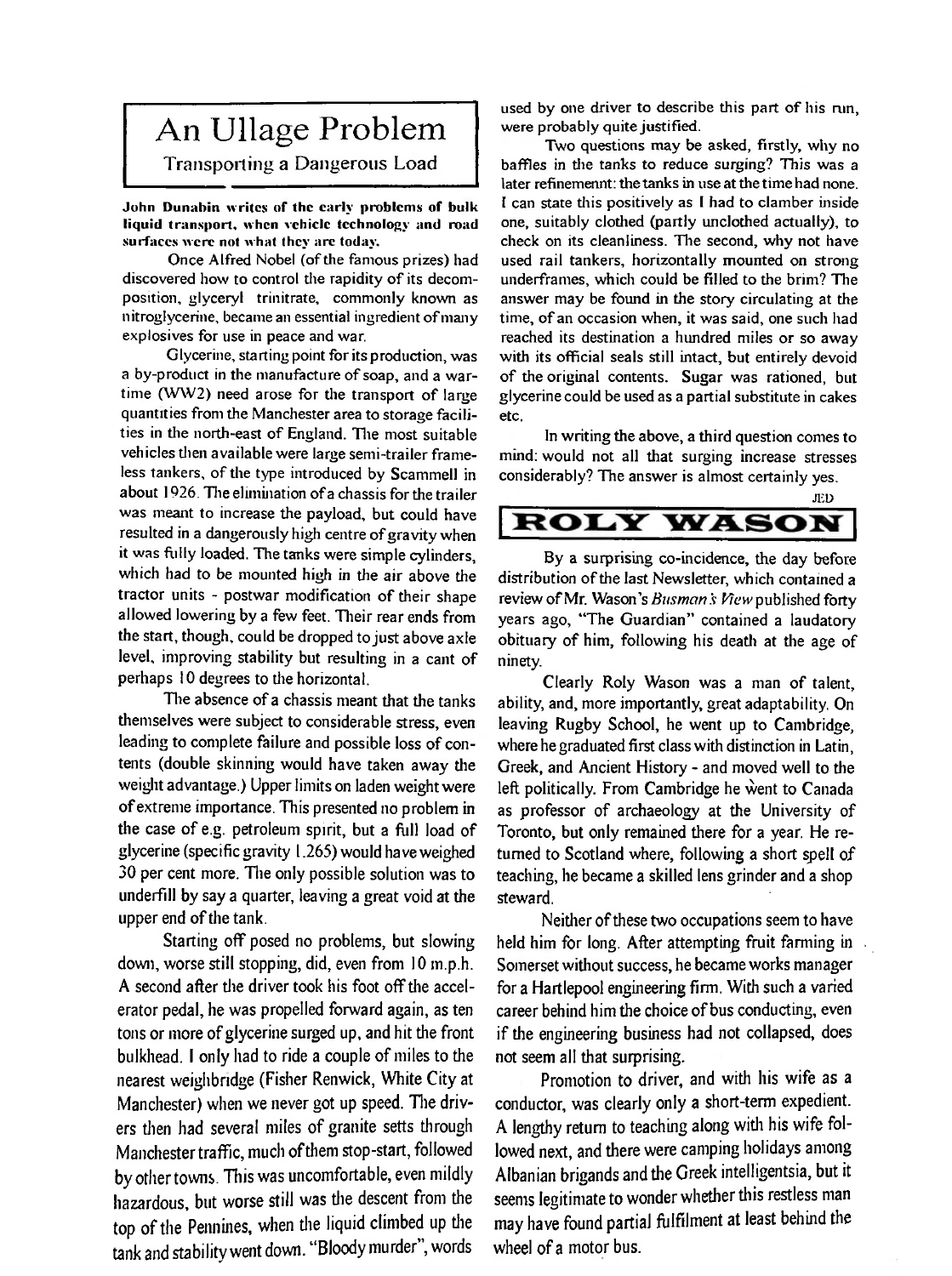Concluding on a personal note, over the past seventy years <sup>I</sup> have talked to hundreds of drivers and conductors, acquiring the status of a personal friend with quite a number of them, but I have never discovered one to have as colourful a background as this. Perhaps I failed to ask the right questions!

JED

# Matter Arising....

Newsletter 13 contained an item by John Dunabin on the subject of his memories of steam wagon and other traffic in the twenties, along the A57 Liverpool to Manchester road. Further light has been shed upon the Motor Wagon Water Supply.

٠.

Recent research into newspapers of 1922-23 has cast new light on the location and nature of the stopping point in Liverpool Road, Warrington, which John Dunabin remembers. The road left the Borough ofWarrington at the point known as Sankey Bridges. This name relates to the three contiguous bridges over die Sankey Brook, the Mill Brook, and the St.Helens Canal (the first commercial canal in Britain, built to bring coal from St.Helens to Widnes, and thence into the Mersey). After this, the Liverpool Road bears to the left, with industrial sites to die left, and (in die twenties) open fields to the right, except for a long initial terrace of houses. This stretch of road ends after about half a mile, where it forks left to Penketh and Widnes, and carries straight on to Great Sankey, Rainhill and Liverpool (A57).

There was, about two thirds of the distance along from Sankey Bridges towards the bifurcation (known as Penkedi Lane End) a small group ofhouses set back from the road, in front of which was a track forming a "loop" before going off in a northerly direction. It was here that steam wagons were in the habit of taking water from a natural water course, and where the tenant of one of the houses saw fit to establish a small canteen/transport cafe. In die early twenties, the Parish Councils of both Penketh and Great Sankey held a meeting to discuss the nuisance of parked wagons on the highway and pipes trailing across die footpadi. They called upon the audiority responsible for roads in that area, Warrington R.D.C to construct a proper lay-by, and it was here that the water hydrant was later set up.

The importance of the  $A57$  is seen in a report by the Surveyer to the W.R.D.C., who in July 1922 took a census of passing traffic at Sankey, as well as at Manchester Road and Winwick Road (A57 East, and A49 North from Warrington) which showed that Liverpool Road "stood out by itself', with 2,400 vehicles passing in the space of 12 hours, whereas at the other two points less than one third of that number were recorded.  $ARP$   $ARP$ 

# **The Real** Thing

Ron Phillips realates a recent journey to remember

Last October, l visited Blackpool with the specific aim of riding on the open top car, no. 31, which I had heard was newly in service. I was not quite sure of the details of this car, as it was not one which has spent many recent seasons in Blackpool. It had, in fact, come from Beamish Museum in September, on loan to B.T.S.for what remained of 1997 and to stay into 1998, Centenary Year for the Blackpool and Fleetwood Tramroad. Originally a Marton car, it is not quite original in its present form as a bogie open top car, but it has enough Blackpool features for me to seem authentic, being essentially restored as an open top "Standard" If the car is not quite right, the experience of riding on it was brilliant.

The car was running in ordinary service until it was time for the Illuminations Tours to start. At dusk <sup>I</sup> found myself sitting on a crowded top deck (the weather was quite mild for the time of year) and saying to myself "Remember this ride! You have not ridden on an open top tram in the street since 1956 at Llandudno." That was not quite true, as <sup>1</sup> did ride on the Dreadnought in Blackpool in the sixties, but its progress was staid, and <sup>I</sup> can never really think of Dreadnoughts as being real trams with such an odd design of staircases and platform.

No.31 was not staid. It was driven at full speed on several stretches, despite being without air brakes and brought to a halt by good old-fashioned muscle power. Not only was this tram crowded, but so were the other trams and buses which passed, as the mild weather and illuminations had brought in the crowds. Here <sup>I</sup> was, hurtling along in the open air surrounded by fiill trams and buses, with lots of people promenading (literally!) and this was *Britain, late 1997,* In addition, <sup>I</sup> was doing this on a tram *in service* in the town for which it had been built getting on for a hundred years ago.

The rumble of the equal wheeled bogies, the hiss of the trolley wheel, the gentle rocking motion of the car, the number of people about in the open street as darkness fell, this was an *actually real* sensation.Virtual reality can never match this. A tiny window of opportunity exists for you all. Go to Blackpool in 1998 and get a ride on this car. You do not need to close your eyes for this experience, keep them wide open and remember it. A British open top double deck tram in normal passenger service on street track in its own town. Beat that!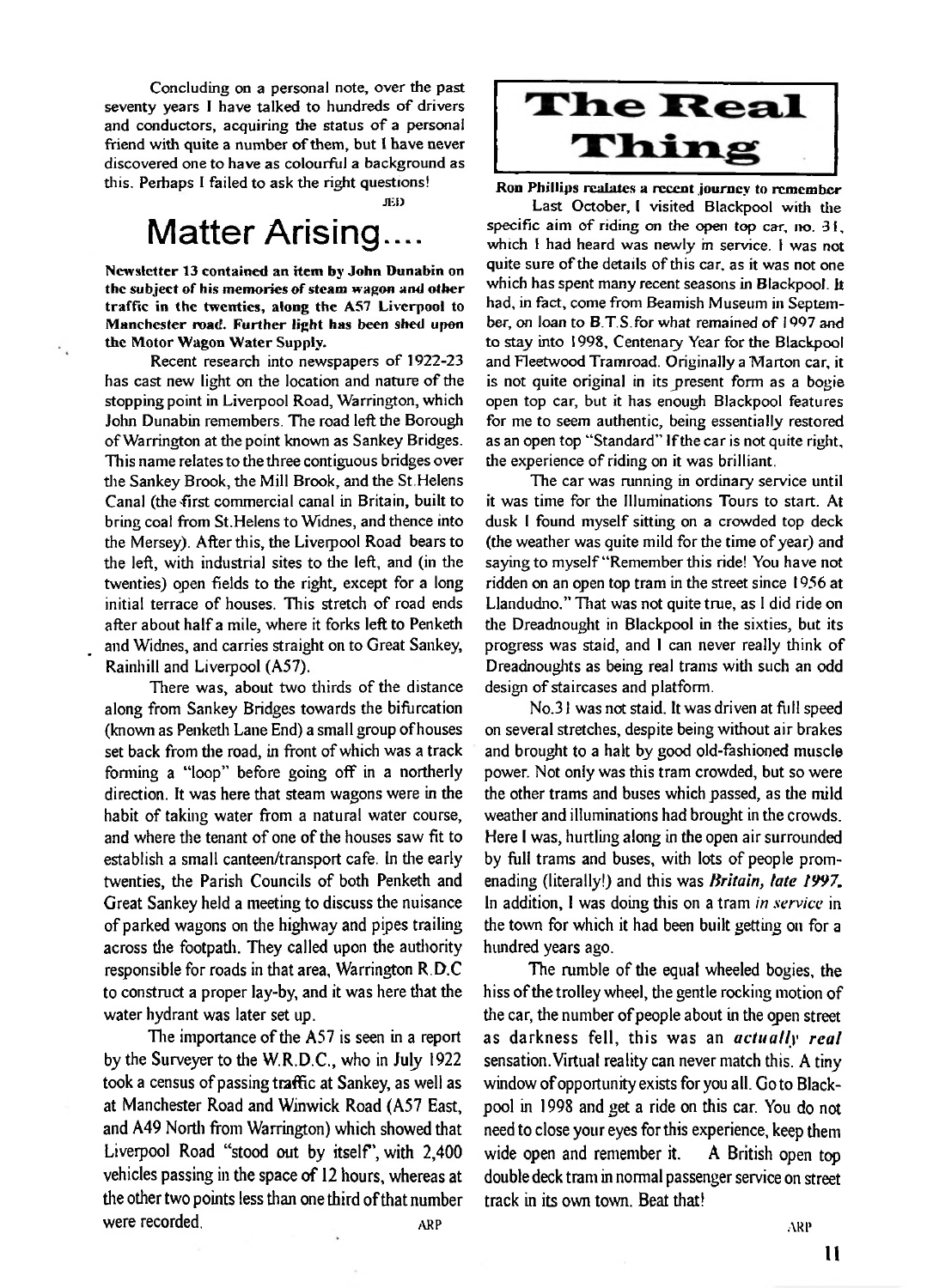# Co-operative Transport

Roger Atkin ;on's presentation at the 13th Business Meeting (Feb 1998) touched upon his recent research into passenger transport services provided by the Co-operative Movement. Contributions from those at the meeting and some subsequent further research is gathered together below. Further contributions arc welcomed.

The subject excludes owners' co-operatives such as A1 Service in Ayrshire and elsewhere, but includes workers' (or former workers') co-operatives such as were found at Watford, Folkestone, and Gravesend. Community buses, a modem and quite numerous feature of the transport scene during the last 20 years, generally fall outside the scope of this item, but two examples of bus users banding together to provide a service or sustain a threatened one are mentioned.

The notes are presented in alphabetical order of main town served. No claim is being made that this list is exhaustive.

### BARNSLEY

Barnsley British Co-operative Society Ltd.

Operated charabancs and motor coaches, from the twenties until the sixties. Also ran haulage with steam wagons (1931). After World War Two, BBC took over a coachbuilding **firm,** which had started prewar as John Taylor, t/a Barnsley Motor Bodies. The works were situated in Foundry Street, Barnsley, and under BBCo-op the bodywork was known as "Unity", which was also a fleetname used on the Coop coaches.

This society used motor traction from 1899 for moving its own goods, but by 1930/1 was quoted as "Motor coach proprietors and haulage contractors"

### **BIRMINGHAM**

### Birmingham Co-operative SocietyLtd

Operated charabancs and motor coaches from at least 1921, and at one time ran an express service, Birmingham - Westward Ho! There was also a furniture removals service. In the early thirties the fleet was reported as 100 vehicles, AEC, Dennis and Albion coaches, and Dennnis 6 ton lorries. The operation continued into modem times - until at least 1978.

### **BIRTLEY**

Birtiey *&* **District Co-operative Society Ltd.**

**Operated road haulage, at least during the twenties/early thirties**

### **BRISTOL**

**Bristol Co-operative Society Ltd (St.Werburgh s) Mior-ihanrc nmhahlv starting in the** twenties, at least into the fifties. Also built motor bodies under the name "Coboco"

### **DERBY**

Derby Co-operative Provident Society Ltd

Known to he operating coaches in the early thirties..

### DONCASTER

Involvement in transport unclear, but listed one of their trading departments as "transport" in 1932. EDINBURGH

St.Cuthbert's Co-operative Society Ltd.

Operated coaches, including one Dennis that was supplied via the C.W.S., Manchester.

### ENFIELD Highway

Enfield Highway Cooperative Society

Believed to have operated a furniture removal service, and coaches c. 1950-65.(3 coaches in 1956) Held express road service licence.

### FOLKESTONE

Co-operative Transport Society Ltd.

The registered office was in London SW7, but the operating centre was 12 Bradstone Road, Folkestone. It commenced services between Folkestone - Dover in 5/21, and owned buses, charabancs and (a) motor lorry. It used the trading name "Co-operabancs" *(see below).*

The Company's buses also operated in Gravesend after a strike by Maidstone & District employees in 1923 (see also Gravesend).

The Company itself eventually amalgamated with London & South Coast Motor Services (1915) Ltd., in 1928.

Tickets were by Bell Punch, and were titled CO-OPERATIVE TRANSPORT SOCIETY LTD. See illustration below of reverse of ticket  $($ facsimile $)$ GRAVESEND

Co-operated Bus Services.

Towards the end of May <sup>J</sup> 923, Maidstone *&.* District Motor Services Ltd. suffered a major strike by the bus crews, and full services were not resumed until June. A local official ofthe T&GWU announced in early June that competitive services were to be started. Maidstone Town Council granted a licence for six buses, and vehicles of the CTS Folkestone duly appeared Licences were also granted by the councils of Chatham and Gravesend and the UDCs of

**If you require a MOTOR COACH, MOTOR BUS OR MOTOR LORRY Write or 'Phone to CO-OPERABANCS** FOR COMFORT **12,BRADSTONE ROAD,FOLKESTONE 'Phone 699**

Facsimile of CTS ticket (reverse)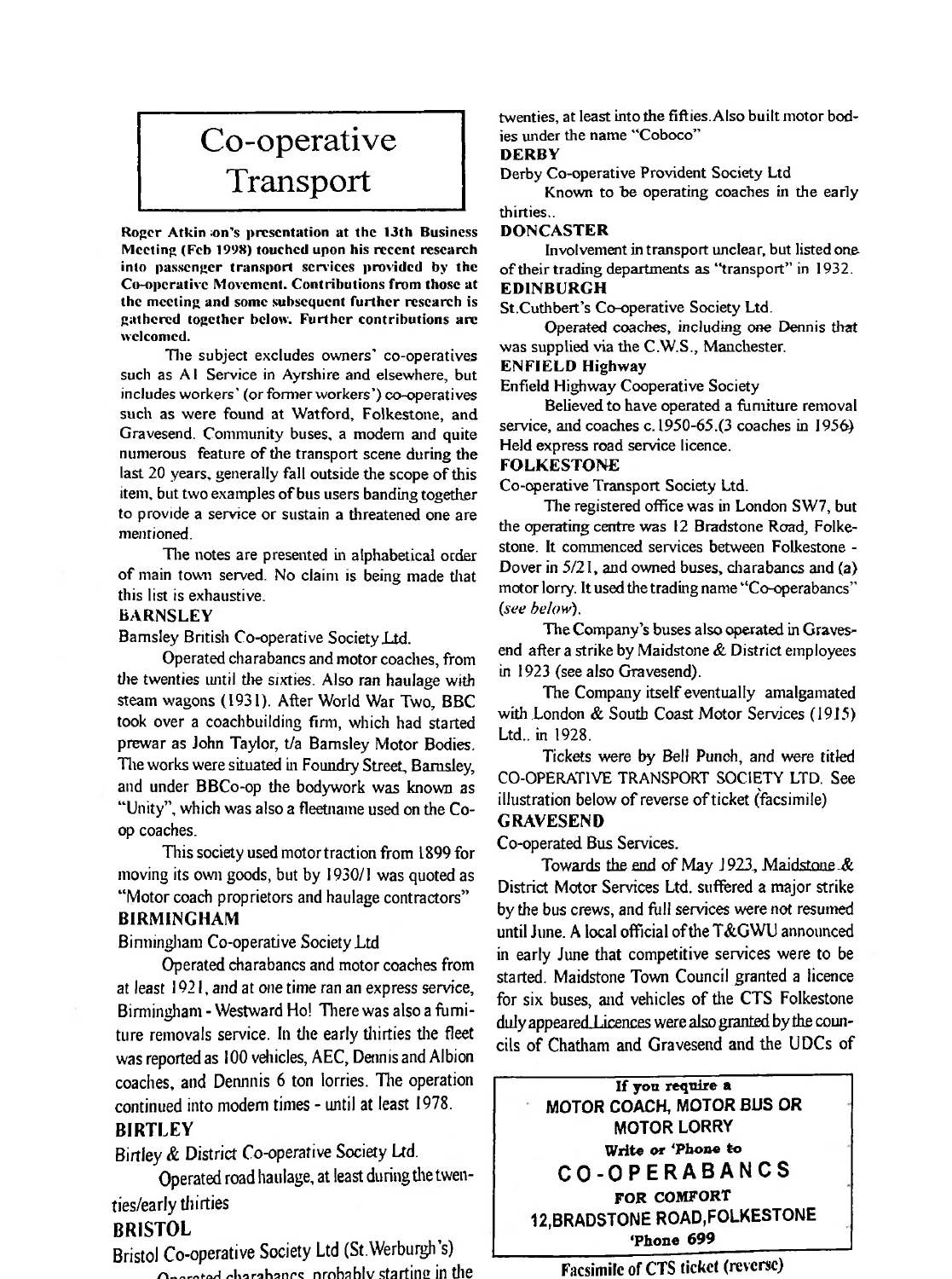Milton Regis and Northfleet, and a little later CTS sale supply to the retail co-operative societies in buses were running in Dartford. Later in 1923, these Scotland, but it operated as a retailer in some remote buses were running in Dartford. Later in 1923, these Scotland, but it operated as a retailer in some remote operations passed into the hands of J.M. Roberts and areas, where a retail society could not exist. As early R.G.Old, and continued until 1926, based principally in Gravesend. The business, by then in financial difin Gravesend. The business, by then in financial dif- and lorry owners, Glasgow". By the early 1950s it ficulties, was acquired by Maidstone & District. had, at various dates, acquired some local bus opera-

BUS SERVICES, with the title Co-operated Bus Services in die centre, widi "Royal Daylight Oil" advertisement on the back.

R.G.Old was a significant figure in die CTS operation at Folkestone. He had been a "front man" in the original Tilling incursion into Folkestone, as the Folkestone & District Road Car company in 1914, having at that time been trading in a partnership of to Glen Lyon service still appeared in Summer 1968 motor engineers as Youngs & Old.

### **HYDE**

Hyde Equitable Co-operative Society

Operated charabancs and coaches in die 1920s and 1930s.Traded as "Hyco".

### **LEICESTER**

The 1922 edition of the *Co-operative Directory* lists and Kilmarnock. the Leicester Carriage Builders & Wheelwrights.

### **LINCOLN**

Lincoln Co-operative Society is known to have owned coaches in the 1950s. Coaches in the 1950s. Coaches in the 1950s.

### **LONDON**

London Co-operative Society

Known to have operated coaches. LCS was in **\* north** London.

Royal Arsenal Co-operative Society

motor coaches, including regular express services livery, from London to coastal resorts.The operation began **WALSALL** in 1920 with six vehicles.

### **MANCHESTER**

Co-operative **Wholesale** Society Ltd. (CWS)

Was holder of Road Service licences **in** 1931, despite being a wholesale enitity.

### **MIDDLESBROUGH**

Middlesbrough Co-operative Society

oftheir trading departments as "motors". school, works and feeder service licences.

Pendleton Co-operative Industrial Society

Holder ofroad Service Licences in 1931. This society was based in a subuirb of Manchester.

### **PLYMOUTH**

Plymouth Co-operative Society

Operated motor coaches, at least in the post WW2 period.

### **SCOTLAND**

Scottish Co-operative Wholesale Society (SCWS) 95 Morrison Street, Glasgow C5.

The SCWS was primarily a manufacturing and whole-

areas, where a retail society could not exist. As early<br>as 1925, the Company was described as "Charabanc es, was acquired by Maidstone & District. had, at various dates, acquired some local bus opera-<br>Tickets were by Bell Punch, headed MOTOR tors in widely different locations and become a bus tors in widely different locations and become a bus<br>operator itself. Those taken over included:

> *Cameron,* Pitlochry - Kinloch **Rannocb** *Unknown,* Aberfeldy - Brigo'Balgie *Skye Transport* (in 3/46)

*James Smith.* Barrhead (in 1948)<br>Skye Transport, which had 4 services on Skye, was sold in 11/58 to David MacBrayne Ltd. The Aberfeldy Highlands & Islands timetable as operated by SCWS, but later this service passed to Scottish Postbuses. It was already a mail, radier **than** mainly passenger, service. Smith's Bus Services were disposed of in June 1968 to Western S.M.T. Ltd., thus leaving SCWS with coach operating bases at Aberdeen, Barrhead

SCWS also built motor bodies, including some of the mail buses used on Skye (before and after takeover)<br>This aspect of the business involved the acquisition former MoS wartime facility.(Note: all the Skye Transport vehicles had Cadogan bodies)

### **ST. HELENS**

St.Helens Industrial Co-operative Society Ltd.

Operated motor coaches **in** post WW2 period, RACS was based **in** Woolwich, and operated in 1956 there was a fleet of nine in cream and black

Walsall Co-operative Society Ltd.

Central Coachways Ltd. was founded in the 1920s in Walsall by H. and R. Turner. Control was taken by WCS about 1946, and several other small coach operators were taken over, but the Central Coachways traduig name was retained. In 10/63, the Cannock branch of G.H.Austin & sons Ltd. was ac-Involvement in transport unclear, but listed one **quired.** The Company held express service as well as

**PENDLETON It passed into the control of the West Midlands** Co-operative Society, and was eventually sold to the West Midlands PTE in 1984.

### **WHEATLEY (near Burnley)**

The Wheatley Co-operative & Industrial Society Ltd. Holder of Road Service Licence **in** 1931.

Thanks are due to John Dunabin, Mike Fenton, Derek Giles, Peter Jacques, Tony Newman, Ron Phillips, L. Gordon Reed and Richard Storey for additional material. Any further notes will be welcome.

RA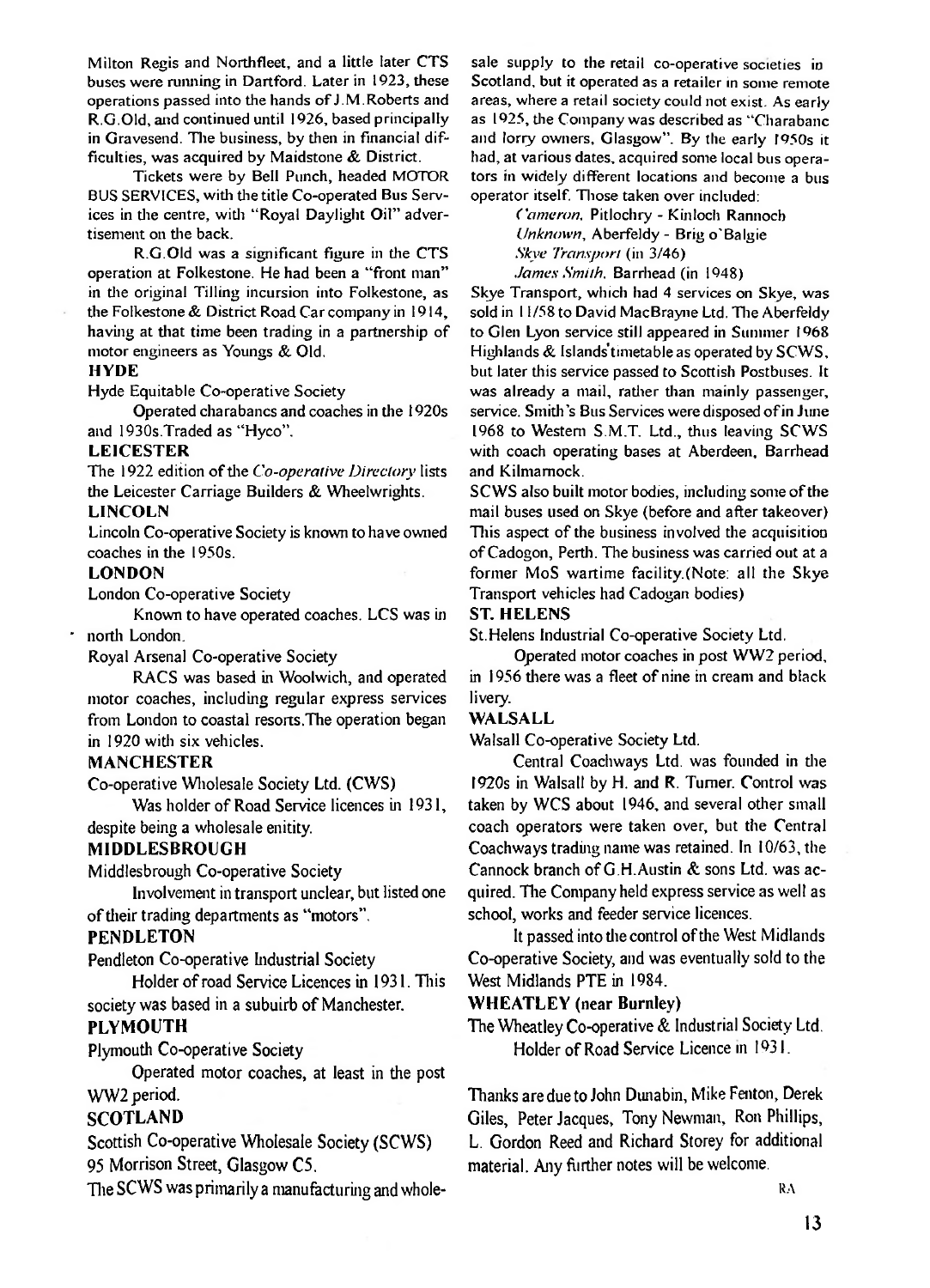

WEEKLY TICKET

Left is a facsimile of <sup>a</sup> Fairfield (note incorrect spelling on the actual ticket) Shipyard Joint Shop Stewards' Committee Weekly Ticket for the specially organised bus service referred to below. The reproduction shows the actual size of the ticket, printed on pink card. On the reverse appear two essential elements, a serial number, in this ease "23" inscribed in ink, and <sup>a</sup> fare, in this ease 8/6d, inscribed in pencil. A rare item indeed from the Roger Atkinson Collection!

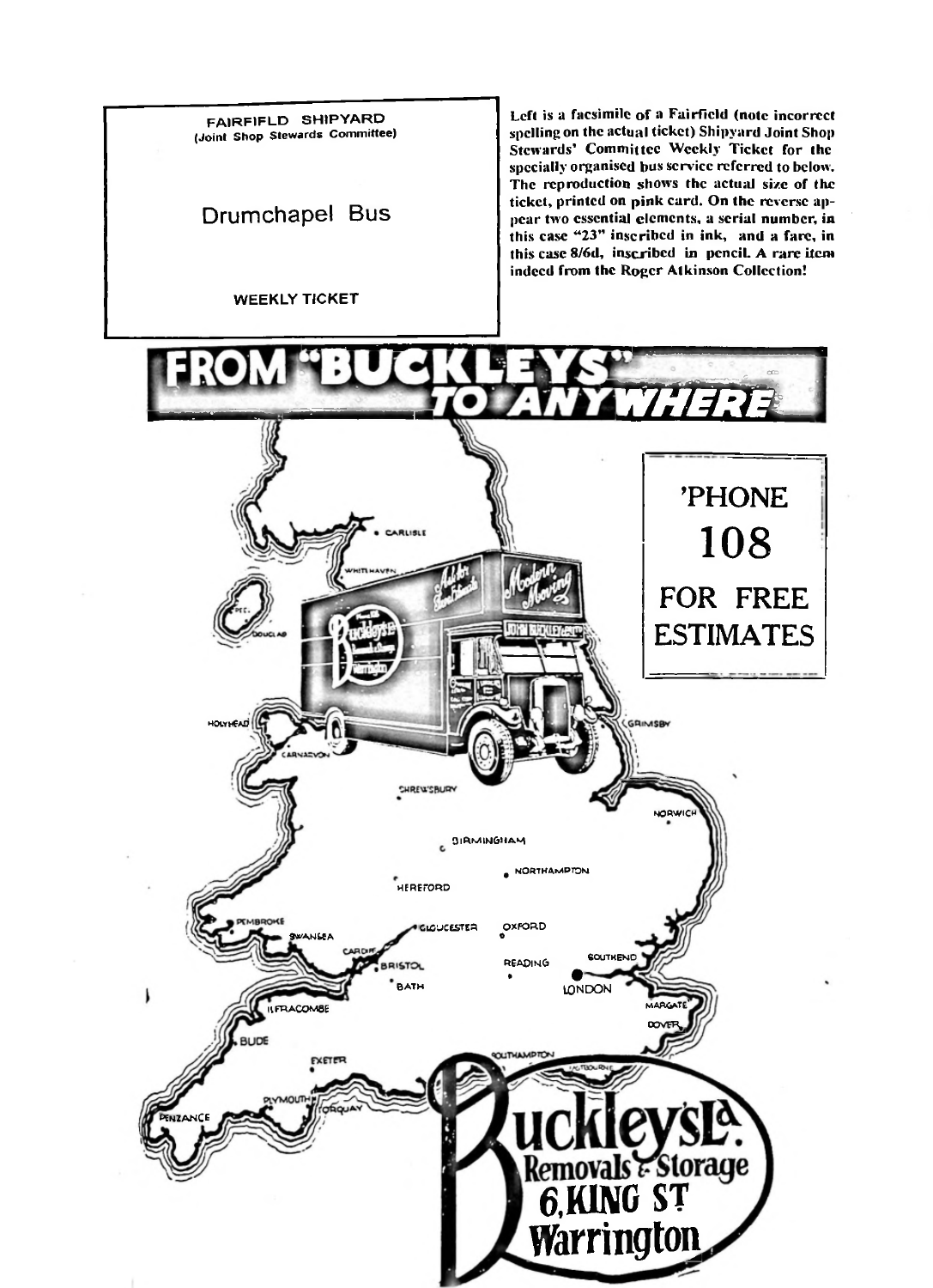## A Rare Beast......... the Leyland "Llama"

It has not been uncommon for bus chassis to be used as the basis for lorries or vans, even from new. What makes the Leyland "Llama" so rare is that the manufacturer re-engineered a bus chassis, the Leyland "Tiger" TS4 as a goods vehicle, the GTS4. Perhaps the germ of the idea was the fact that the Leyland "Lioness"LTBl, a bonneted single deck bus chassis, had been chosen by a number of companies for a goods application, usually as a low loading tanker. John Dunabin's item on page 10 may help to explain why this was so.The chassis was also used as the basis for a number of vans, usually for special products. The limousine-like outline of such vans was seen as an attraction, as a means to generate interest and advertise a prestige product.

٠.

A disadvantage of the bonneted chassis was that much of the length was lost to load carrying. This mattered little with tankers, because of the weight of the cargo. Bulky but light loads usually went on a lightweight chassis...in the Leyland range there was the 2 ton "Cub", available in both normal and forward control versions. There is much evidence to show that overloading of light chassis such as the "Cub" was rife in the thirties. Maybe because the forward control "Cub" was built in full-width cab form for lorries and vans and half-cab form for buses, it was realised by Leyland engineers that the same could be done with heavier vehicles.

The Leyland "Llama" was in effect a "Tiger" with a full-width cab. Why it was deemed necessary to do this, rather than let an outside firm convert a standard "Tiger " is unclear, but is probably a result of the slack order books of the 1932-4 period. There was a bodybuilding facility at Leyland, and the then current goods range of chassis could be supplied with Leyland built cabs, or complete bodies to the needs of the customer. The vehicle seen opposite is fitted with a Leyland built cab and a Luton type body for household removals. The low loading chassis and six cylinder petrol engine were ideal for a vehicle which might need to go anywhere in the country. The panel advertisement dates from 1935, when the vehicle was three years old, and still lived up to the front slogan "Modem Moving". In fact, it was new in November 1932, carrying the registration ED 7301, and with chassis number 1795.

As only eight of the model were produced, it is surprising to find that a second example also worked in the same town. ED 7786, new in 8/33, operated for the Alliance Box Company, which made specialist cardboard boxes, many of which were for the pottery industry. The boxes were designed, cut out, assembled and folded flat at the factory. For delivery of the completed materials, the Leyland "Llama" equipped with a curtain-sided body, a somewhat unusual body design at that date. Over a decade later, the Alliance Box Company was the operator of another Leyland passenger chassis. This was a postwar "Tiger," and it had a low platform to carry large rolls of paper on a regular run from paper mill to the box factory.

Another specialised manufacturer to own a "Llama" was Eamshaw Brothers & Booth, wholesale cabinet manufacturers of Central and Pentridge Mills at Burnley. The vehicle, chassis number 1790, again complete with Luton style body, was supplied in October 1932, and carried thirties-style kitchen furniture. The first GTS4 chassis to be built was eventually delivered in June 1933 to J. Brooke of Blackpool, again fitted with a pantechnicon style body. (Was this for furniture removal?) A similar vehicle on chassis 2189, registered RM 9173, was sold to Roseby of Workington, and was for removals.

Chassis 2258 was supplied to Ritchings  $\&$ Battershall, Staundon, and was registered DG 8578. Can any reader reveal the business carried out by this owner? Finally, Scotland and Wales had one "Llama" each. Robertson of Paisley (could this be the jam manufacturer?) had chassis 194, and £vans ofSwansea had chassis 196. The latter is believed to be the department store whose advertisements were as much a part of the Swansea & Mumbles tramcar livery aswas the Binns advertisement on the Sunderland trams.

Although the "Lioness" chassis was often used in passenger form as the basis for a tanker, Leyland built one GLTB3 tanker chassis for the Texas Oil Co. in 1934. It is not clear which animal's name, if any, was displayed on the radiator. This vehicle carried a Lancashire registration TF 6260 and had chassis. no.2220.

There was clearly a low demand for these specially engineered chassis, and no more were built. Adaption of passenger chassis by customers was to . continue for many years, generally for carrying furniture or similar goods which were to be loaded by manpower away from a specialised loading bay in the days before power operated tail-lifts. Not only were passenger chassis lower, but the engine, gearbox, and axle ratio were capable of offering a faster performance than contemporary goods models.

Passenger chassis today are unsuitable for use in the above way, but in recent times ERF produced a special low loading chassis for brewery use, and Dennis Specialist Vehicles have a low chassis for municipal and public utility customers.

ARP